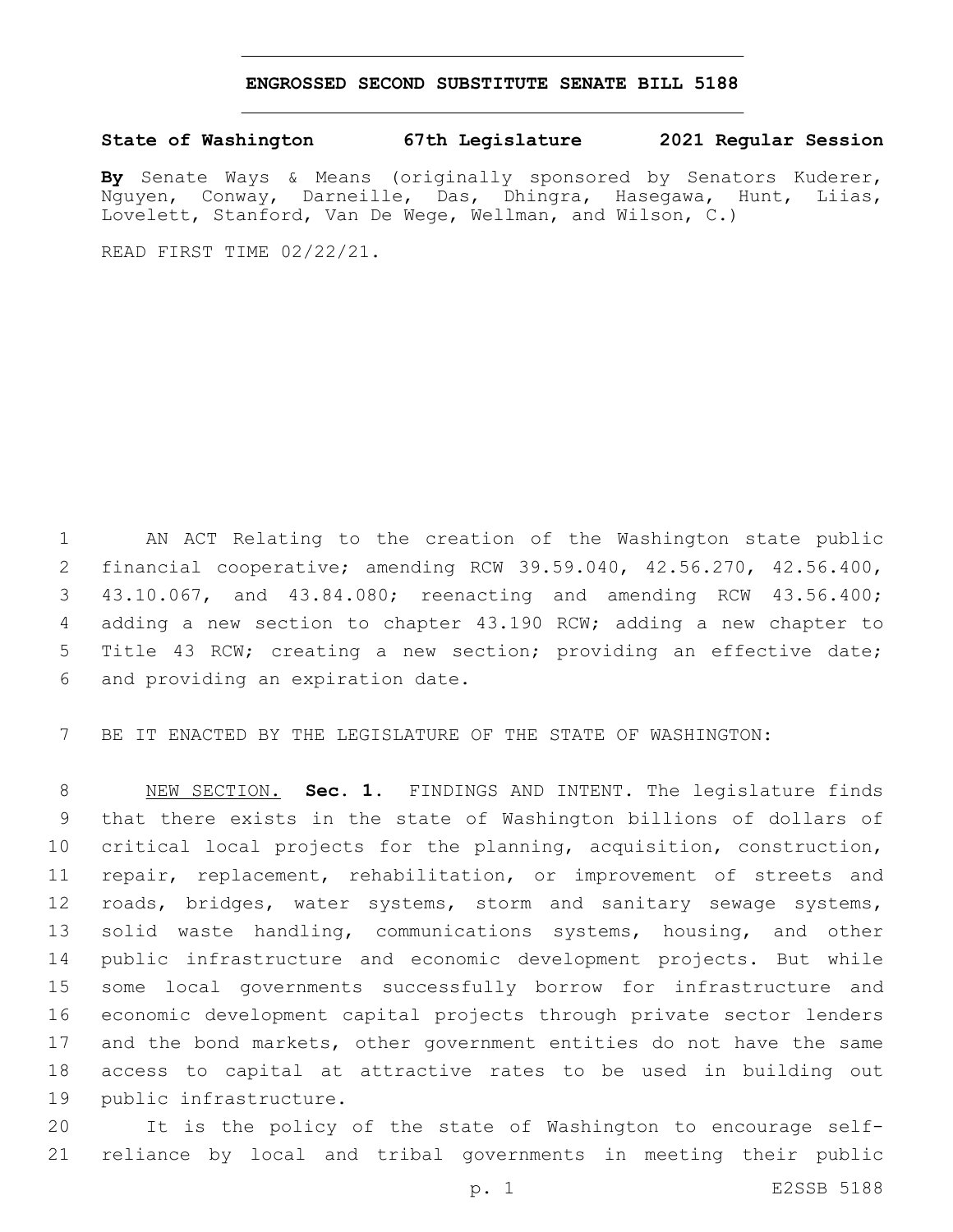works and economic development needs, and to assist in the financing of critical public works and economic development projects by providing effective mechanisms for making and financing loans and providing financing guarantees that do not create state debt. It is also the policy of the state to provide technical assistance to 6 government entities for these projects.

 It is further the policy of the state to foster and promote by all reasonable means the provision of adequate capital markets and facilities for borrowing money by local governments in the state to finance infrastructure improvements, and to the greatest extent possible to reduce costs of borrowed money to taxpayers and residents 12 of the state.

 The legislature finds that a Washington state public financial cooperative would provide opportunities for local and tribal government entities to competitively finance a broad array of public infrastructure and economic development projects, including housing, at competitive rates with low administrative costs. A state public financial cooperative will complement the existing banking system by filling gaps that the system cannot or will not fill, and it will be uniquely positioned to provide specialized technical assistance to the diverse needs of local and tribal government entities.

 It is the purpose of this chapter to establish a Washington state public financial cooperative to act as a financial conduit that, without creating state debt, can receive funds from state, local, and tribal government entities, issue and make loans to those entities, and issue bonds in a manner that does not create state debt, to help facilitate access to needed capital by local and tribal government 28 entities on reasonable terms and rates.

 The state public financial cooperative will have full powers to borrow money and to issue its bonds and notes in a manner that does not create state debt in order to make capital funds available for borrowing by local and tribal government entities, and those powers will enable the state public financial cooperative to carry out the declared policies of this act, which are in the public interest of 35 the state and its taxpayers and residents.

 NEW SECTION. **Sec. 2.** DEFINITIONS. The definitions in this section apply throughout this chapter unless the context clearly requires otherwise.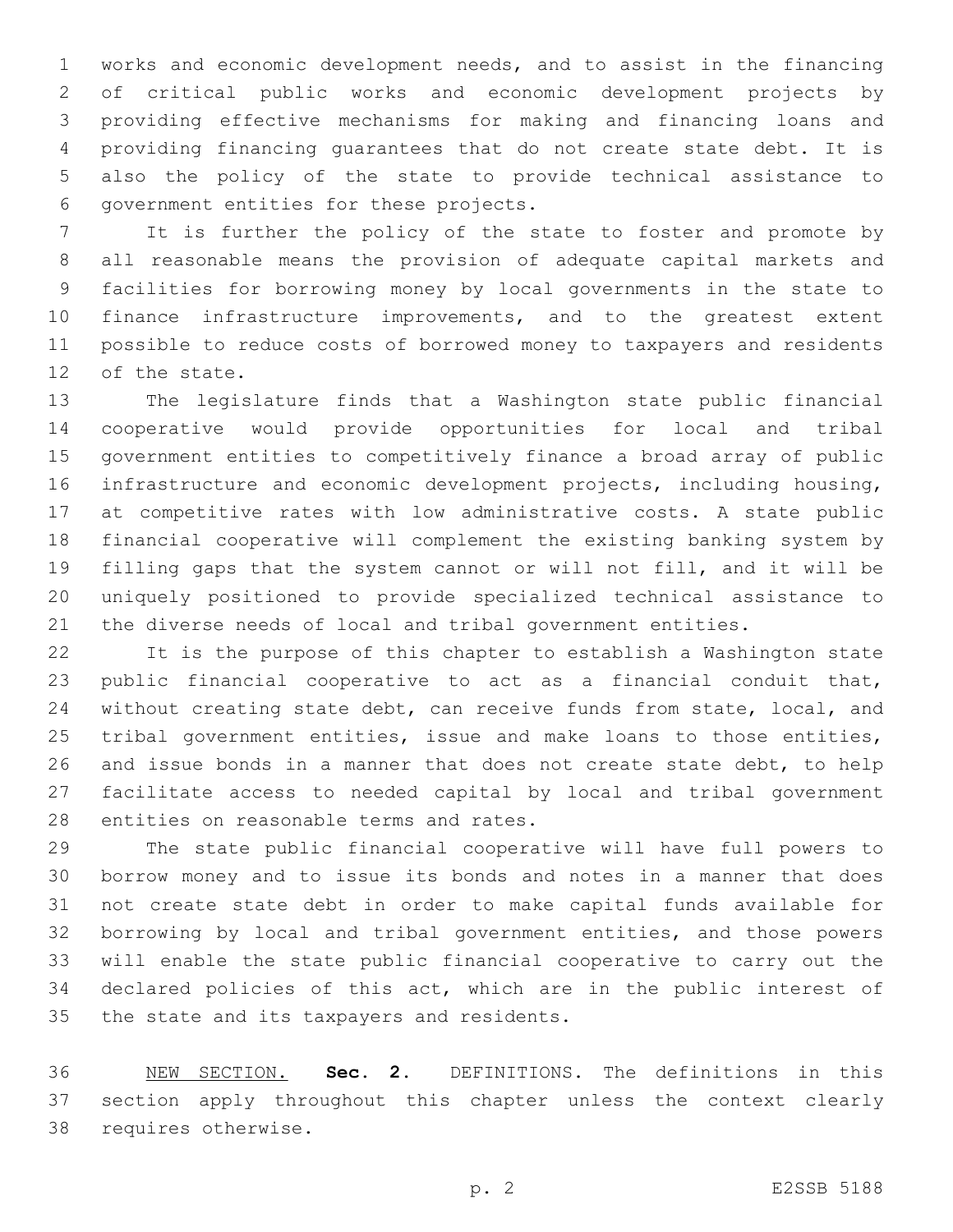(1) "Board" means the operating board of the cooperative 2 established in section 3 of this act.

 (2) "Bonds" means any bonds, notes, debentures, interim certificates, conditional sales or lease financing agreements, lines of credit, forward purchase agreements, investment agreements, and other banking or financial arrangements, guaranties, or other obligations issued by or entered into by the cooperative, which does not create state debt. Such bonds may be issued on either a tax-9 exempt or taxable basis.

(3) "Borrower" means one or more local or tribal governments.

 (4) "Cooperative" means the Washington state public financial cooperative established in section 3 of this act, or any board, body, commission, department, or officer succeeding to the principal functions of the cooperative or to whom the powers conferred upon the 15 cooperative are given by law.

 (5) "Financial assistance" means the infusion of capital to a borrower for use in the planning, acquisition, construction, repair, replacement, rehabilitation, development, and expansion of 19 infrastructure and economic development projects.

 (6) "Financing agreements" means, and includes without limitation, a contractual arrangement with a borrower whereby the cooperative obtains rights from a borrower in exchange for the 23 granting of financial assistance to the borrower.

 (7) "Financing document" means an instrument executed by the cooperative and one or more borrowers pertaining to the issuance of or security for bonds, or the application of the proceeds of bonds or other funds of, or payable to, the cooperative. A financing document may include, but need not be limited to, a lease, installment sale agreement, conditional sale agreement, mortgage, loan agreement, trust agreement or indenture, security agreement, letter or line of credit, reimbursement agreement, insurance policy, guaranty agreement, or currency or interest rate swap agreement. A financing document also may be an agreement between the cooperative and an eligible banking organization which has agreed to make a loan to a borrower.35

 (8) "Infrastructure projects" means undertakings for the planning, acquisition, construction, repair, replacement, rehabilitation, or improvement of streets and roads, bridges, water systems, storm and sanitary sewage systems, solid waste handling, pollution control facilities, schools, communications systems, docks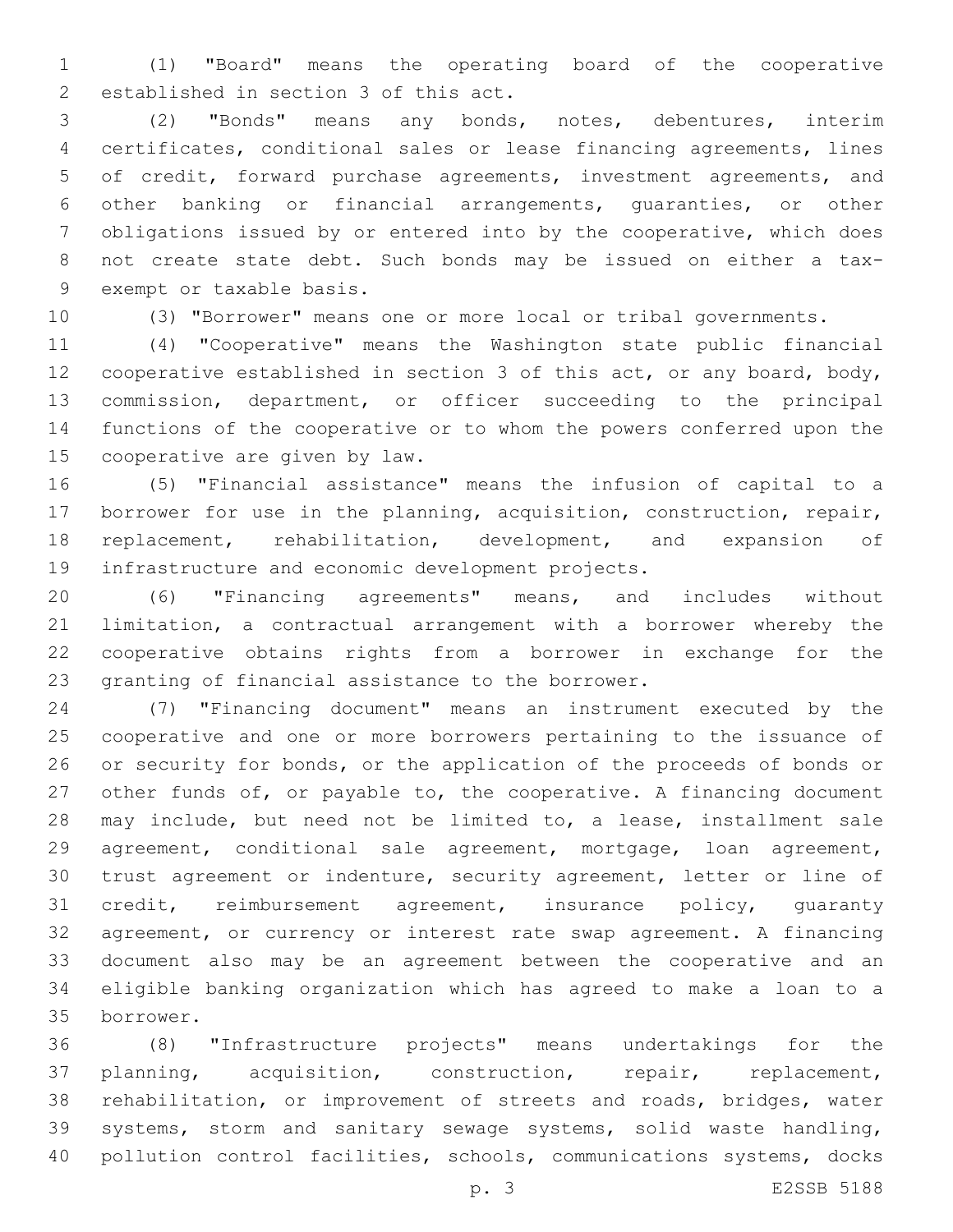and wharves, mass transportation facilities and equipment, public housing, fire suppressing and emergency services equipment and facilities, energy generating, conservation, or transmission facilities, and other public infrastructure deemed eligible by the 5 board.

 (9) "Local government" means any Washington city, town, county, special purpose district, authority, instrumentality, or other local municipal or interlocal entity created pursuant to Washington law.

 (10) "Member" means the state government, a local government, or a tribal government that has joined the cooperative consistent with 11 section 4 of this act.

12 (11) "Project costs" means costs of:

 (a) Acquisition, lease, construction, reconstruction, remodeling, refurbishing, rehabilitation, extension, and enlargement of land, rights to land, buildings, structures, docks, wharves, fixtures, machinery, equipment, excavations, paving, landscaping, utilities, approaches, roadways and parking, handling and storage areas, and similar ancillary facilities, and any other real or personal property 19 included in an infrastructure project;

 (b) Architectural, engineering, consulting, accounting, and legal costs related directly to the development, financing, acquisition, lease, construction, reconstruction, remodeling, refurbishing, rehabilitation, extension, and enlargement of an infrastructure project, including costs of studies assessing the feasibility of an 25 infrastructure project;

 (c) Finance costs, including the costs of credit enhancement and discounts, if any, the costs of issuing revenue bonds, and the costs 28 incurred in carrying out any financing document;

 (d) Start-up costs, working capital, capitalized research and development costs, capitalized interest during construction and during the 18 months after estimated completion of construction, and capitalized debt service or repair and replacement or other 33 appropriate reserves;

 (e) The refunding of any outstanding obligations incurred for any 35 of the costs outlined in this subsection; and

 (f) Other costs incidental to any of the costs listed in this 37 subsection.

 (12) "State" means the state of Washington and any department, agency, or instrumentality thereof other than the cooperative.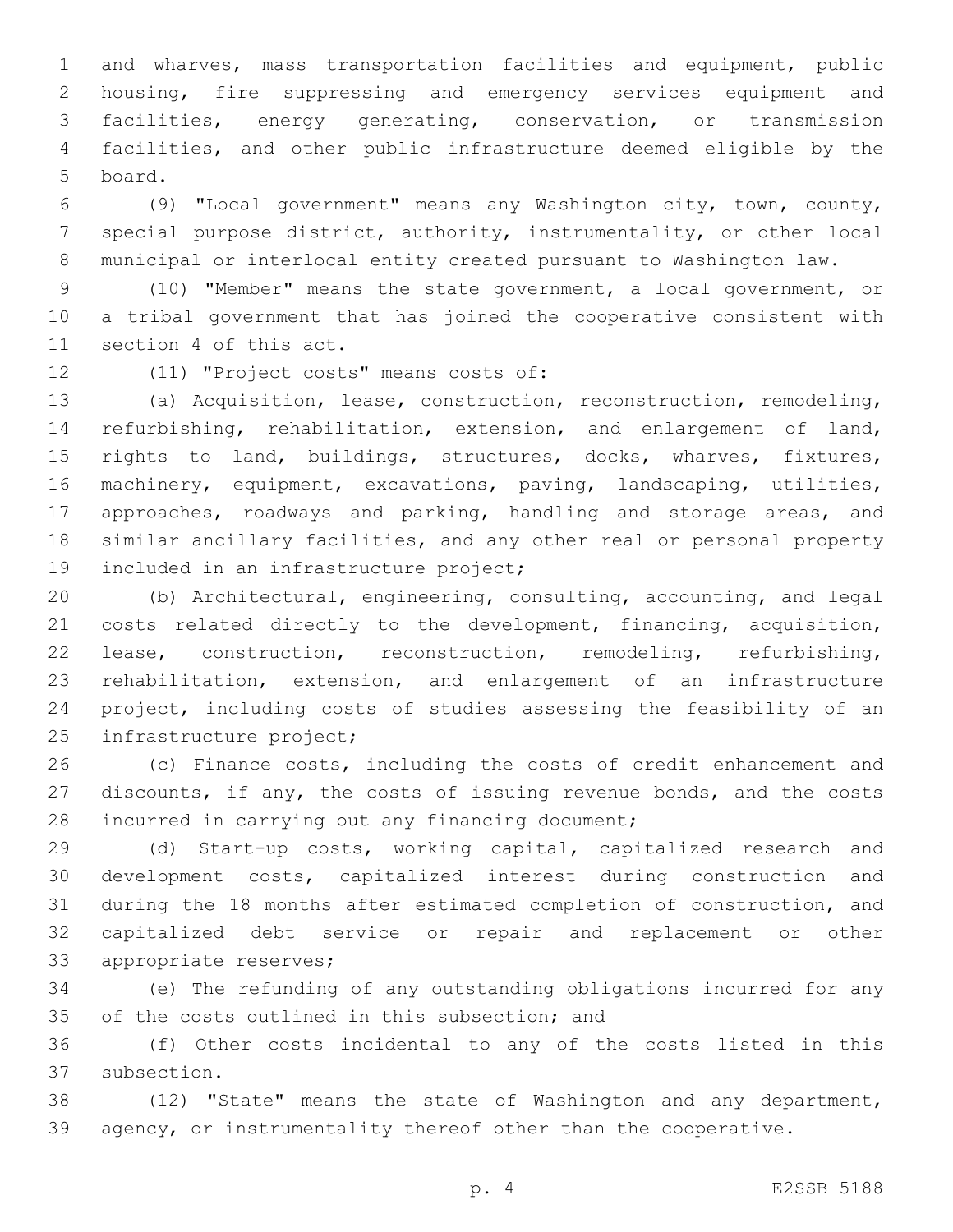(13) "Tribal government" means the governing body of a federally 2 recognized Indian tribe.

 NEW SECTION. **Sec. 3.** ESTABLISHMENT. (1) The Washington state public financial cooperative is established as a public body corporate and politic, with perpetual corporate succession, constituting an instrumentality of the state of Washington exercising essential governmental functions. The cooperative is a public body within the meaning of RCW 39.53.010.

(2)(a) The cooperative is activated when:9

 (i) The state treasurer completes a study that provides recommendations on staffing and operational needs for the cooperative to be administered by the Washington state housing finance commission. The state treasurer shall contract with a consultant with expertise in developing detailed operating plans for financial institutions using an appropriation from the general fund to complete the study. The study must ensure that the administration of the cooperative does not interfere with the core mission of the 18 Washington state housing finance commission;

 (ii) An appropriation that is sufficient to capitalize the cooperative so that it can issue debt with a competitive rating is 21 provided; and

 (iii) Executed articles of activation in a form approved by the state finance committee are filed with the secretary of state.

 (b) The cooperative is deemed to have been formed as of the date of filing articles of activation under (a)(iii) of this subsection. The articles of activation must be approved by the legislative authority of each of the member local or tribal governments that subsequently becomes a member. Each member local or tribal government must provide to the cooperative a contribution of an amount approved by the state finance committee, and the board may subsequently adjust the minimum contribution level for current and new members. Any amendments to the articles of activation must be filed with the secretary of state and will become effective on the date of filing.

 (3) A duplicate of the original articles of activation and amended articles of activation must be filed with the department of financial institutions. The filing of amended articles of activation must include the text of each amendment adopted and the date of its adoption. The cooperative must also file the following with the 39 department of financial institutions: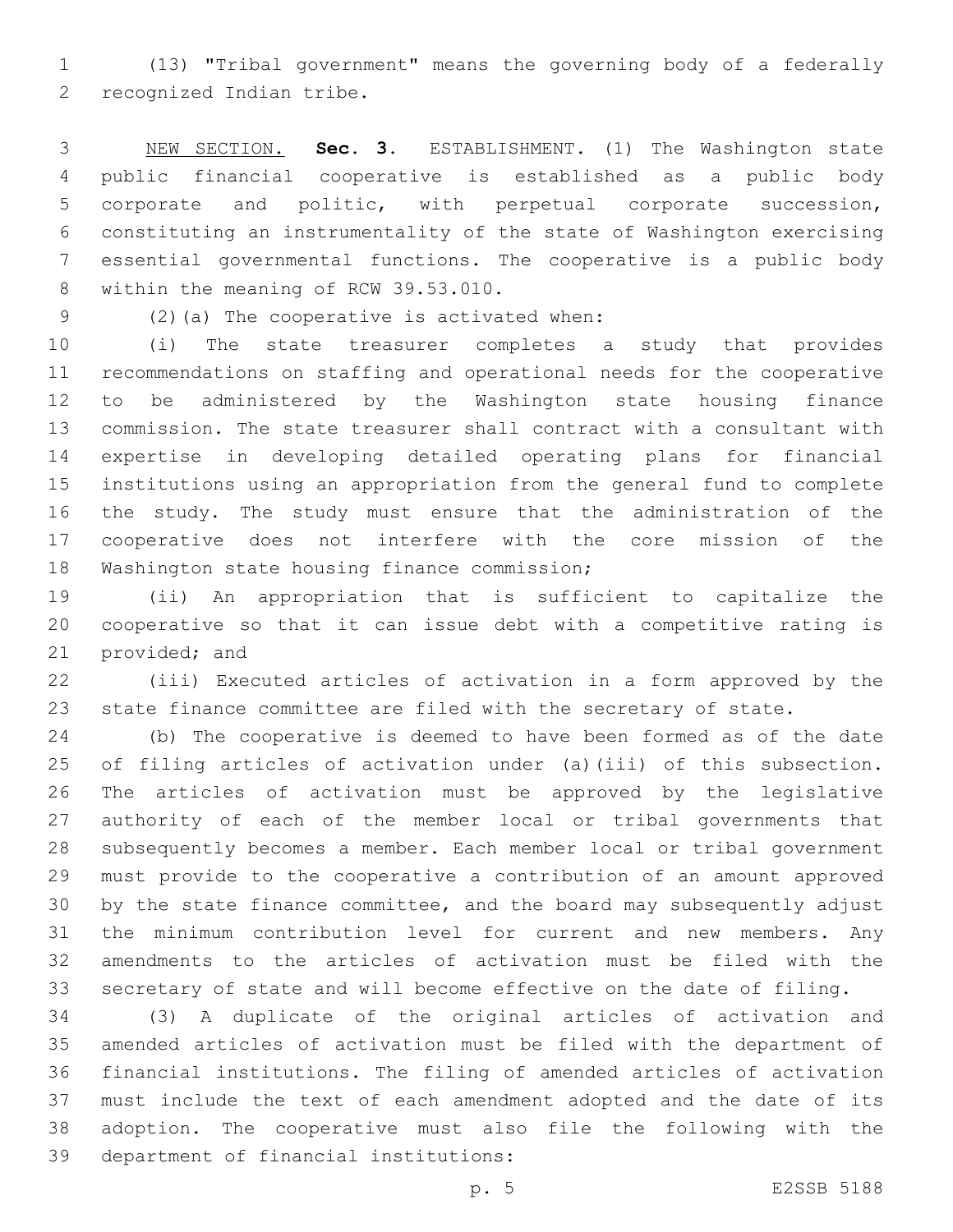(a) The address of the location of the main office of the 2 cooperative;

 (b) The names and places of residence of the persons who are 4 directors under this section;

 (c) The name and place of residence of the executive director hired by the board in accordance with this section;

 (d) Bylaws and regulations adopted and amended by the board under 8 section 4 of this act; and

 (e) Any other information the director of the department of financial institutions deems necessary to perform a review of the funds placed with the cooperative and the accounts and transactions 12 of the cooperative in carrying out the cooperative's duties, as 13 provided in this section.

 (4)(a) The operating board of the cooperative consists of nine directors. Terms of directors are four years, with half of the initial directors other than the initial chair serving two-year terms as determined by lot, with those positions being filled for four-year 18 terms thereafter.

 (b) Five member-appointed directors must be selected by a majority of the members of the cooperative. Member-appointed directors must be elected local or tribal government officials. Three public directors must be appointed by the governor and confirmed by the senate. The public directors must be residents of the state appointed by the governor on the basis of their interest and expertise in finance, accounting, budgeting, economic development, infrastructure planning, design, construction, or project management. The state treasurer shall serve as an ex officio director.

 (c) One of the public members shall be appointed by the governor as chair of the board and shall serve as chair at the pleasure of the governor. The initial chair must serve a full four-year term. The cooperative may select from its membership such other officers of the cooperative as it deems appropriate, including without limitation a 33 secretary and a treasurer.

 (d) In the event of a vacancy on the board due to death, resignation, lack of qualification to serve as a director, or otherwise, a successor for the remainder of the unexpired term shall be selected in the same manner as the selection of the director whose position has become vacant. Any independent member of the cooperative may be removed by the governor for misfeasance, malfeasance, or willful neglect of duty after notice and a public hearing, unless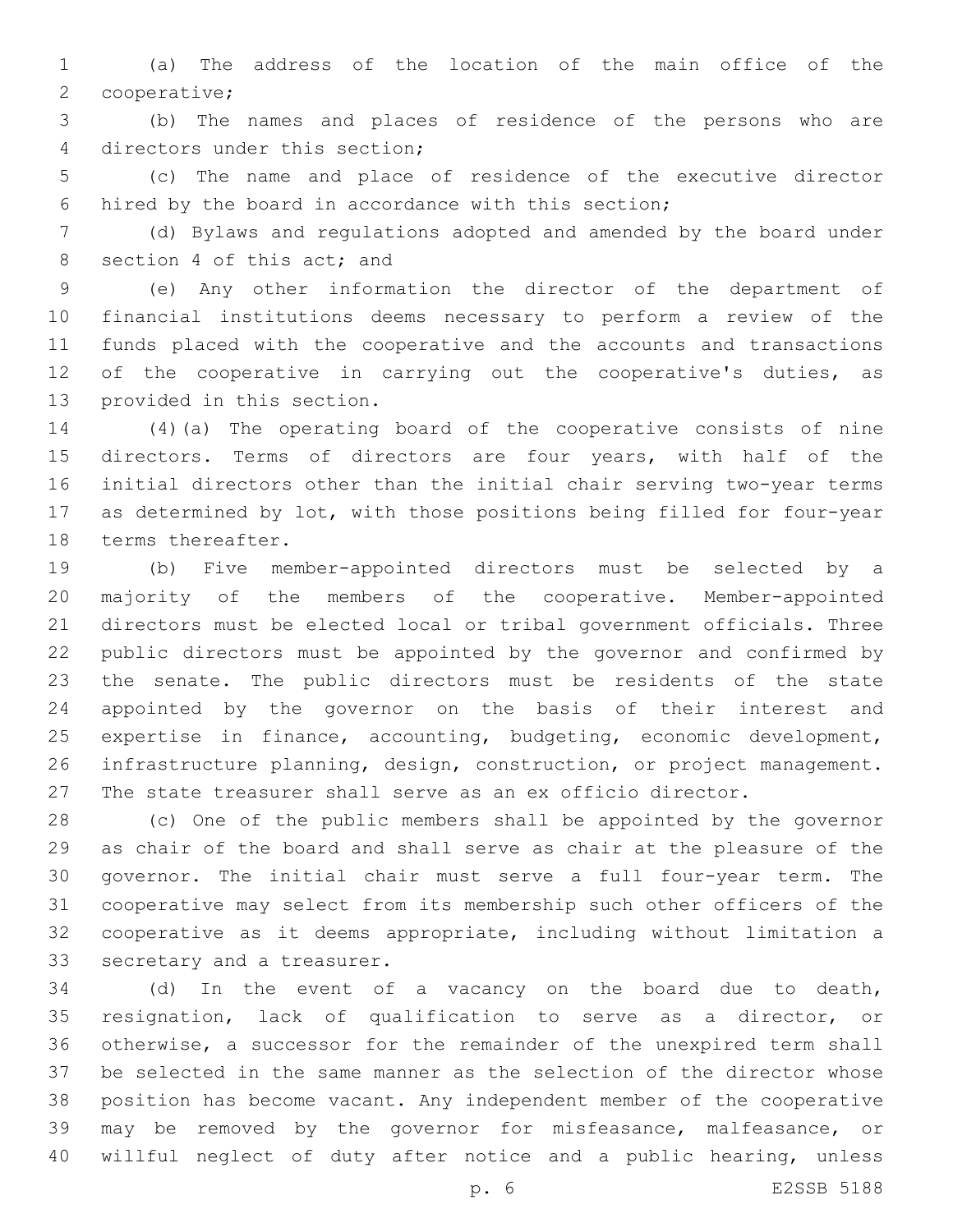such notice and hearing are expressly waived in writing by the 2 affected public member.

 (e) The state treasurer may designate an employee to act on his or her behalf in all respects with regard to any matter to come before the cooperative. Such designation must be made in writing in such manner as is specified by the rules of the cooperative.

(f) A majority of the directors constitutes a quorum.

 (g) The directors of the cooperative serve without compensation but are entitled to reimbursement, solely from the funds of the cooperative, for expenses incurred in the discharge of their duties 11 under this chapter.

 (5) The state finance committee serves as the oversight board of 13 the cooperative. In that capacity, the state finance committee must carry out the responsibilities specified in this chapter. In addition, the state finance committee may at its discretion require independent audits of the accounts and transactions of the cooperative and the methods, procedures, and operation of the 18 cooperative in carrying out its duties.

 (6) The cooperative is a state agency subject to audit by the state auditor under chapter 43.09 RCW. In addition, the department of financial institutions may, at the discretion of the director of financial institutions, review the funds placed with the cooperative and the accounts and transactions of the cooperative in carrying out the cooperative's duties. Nothing in this subsection establishes that the cooperative is an institution or entity otherwise subject to the jurisdiction of the department of financial institutions.

 (7) The board has the authority to hire and fire an executive director. The executive director shall be funded in the Washington state housing finance commission budget and shall administer and operate the Washington state public financial cooperative.

 (8) The cooperative's administration and operation must be performed by employees of the Washington state housing finance commission, subject to the terms of one or more agreements between the cooperative and the commission concerning responsibilities of the commission's staff and compensation of the commission.

 (9) The board must approve the budget of the cooperative 37 annually.

(10) The board shall establish an internal audit committee.

 (11) The cooperative shall have a goal of providing 35 percent of the amount it lends on an annual basis to support housing in low to

p. 7 E2SSB 5188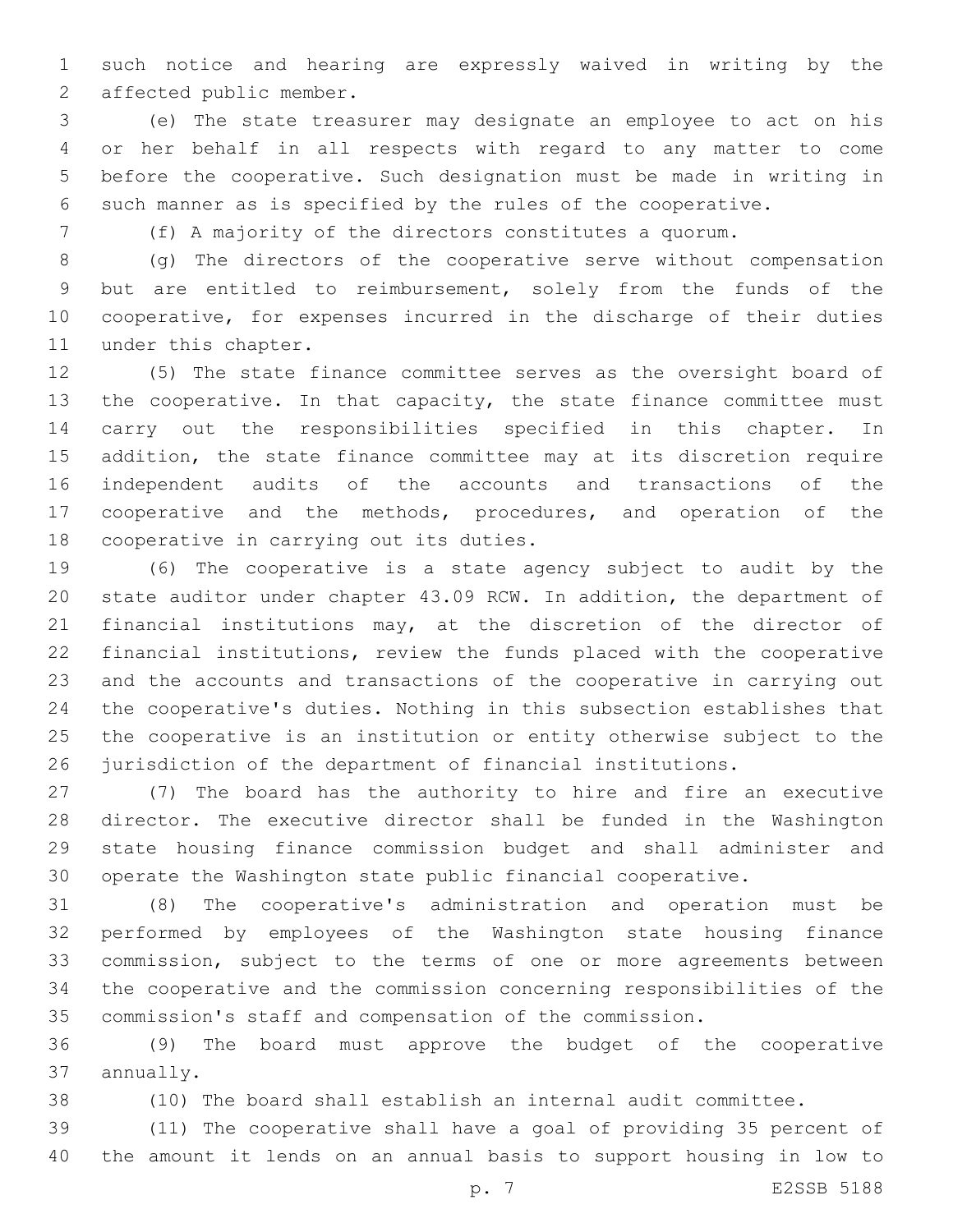moderate-income areas, beginning five years after the cooperative has 2 been activated as provided in this section.

 (12) The cooperative must not be or constitute a bank or trust company within the jurisdiction or under the control of the director of financial institutions, the comptroller of the currency of the United States of America, or the United States department of the 7 treasury.

 (13) The cooperative must not be or constitute a bank, broker, or dealer in securities within the meaning of, or subject to the provisions of, any securities, securities exchange, or securities dealers' law of the United States of America or this state.

 (14) The cooperative is not a public depositary for any purpose 13 under chapter 39.58 RCW.

 (15) The cooperative may not issue bonds in a manner that would 15 create state debt.

NEW SECTION. **Sec. 4.** POWERS. The cooperative is authorized to:

(1) Sue and be sued in its own name, and plead and be impleaded;

18 (2) Adopt and alter an official seal;

 (3) Make and enforce bylaws and regulations for the conduct of its business and for the use of its services and facilities;

 (4) Engage such independent consultants, attorneys, and advisers as the cooperative deems necessary, useful, or convenient to accomplish its purposes, and, subject to section 5(6) of this act, contract with federal, state, and local or tribal governmental 25 entities for services;

 (5) Make and execute all manner of contracts, agreements, and instruments and financing documents with public and private parties as the cooperative deems necessary, useful, or convenient to 29 accomplish its purposes;

 (6) Acquire, hold, use, and dispose of real or personal property, or any interest therein, in the name of the cooperative, and to sell, assign, lease, encumber, mortgage, or otherwise dispose of the same in such manner as the cooperative deems necessary, useful, or 34 convenient to accomplish its purposes;

 (7) Acquire, hold, use, and dispose of its income, revenues, 36 funds, and money;

 (8) Receive funds from state, local, or tribal governments, invest those moneys in lawful funds, including without limitation investments in loans made by the cooperative to borrowers;

p. 8 E2SSB 5188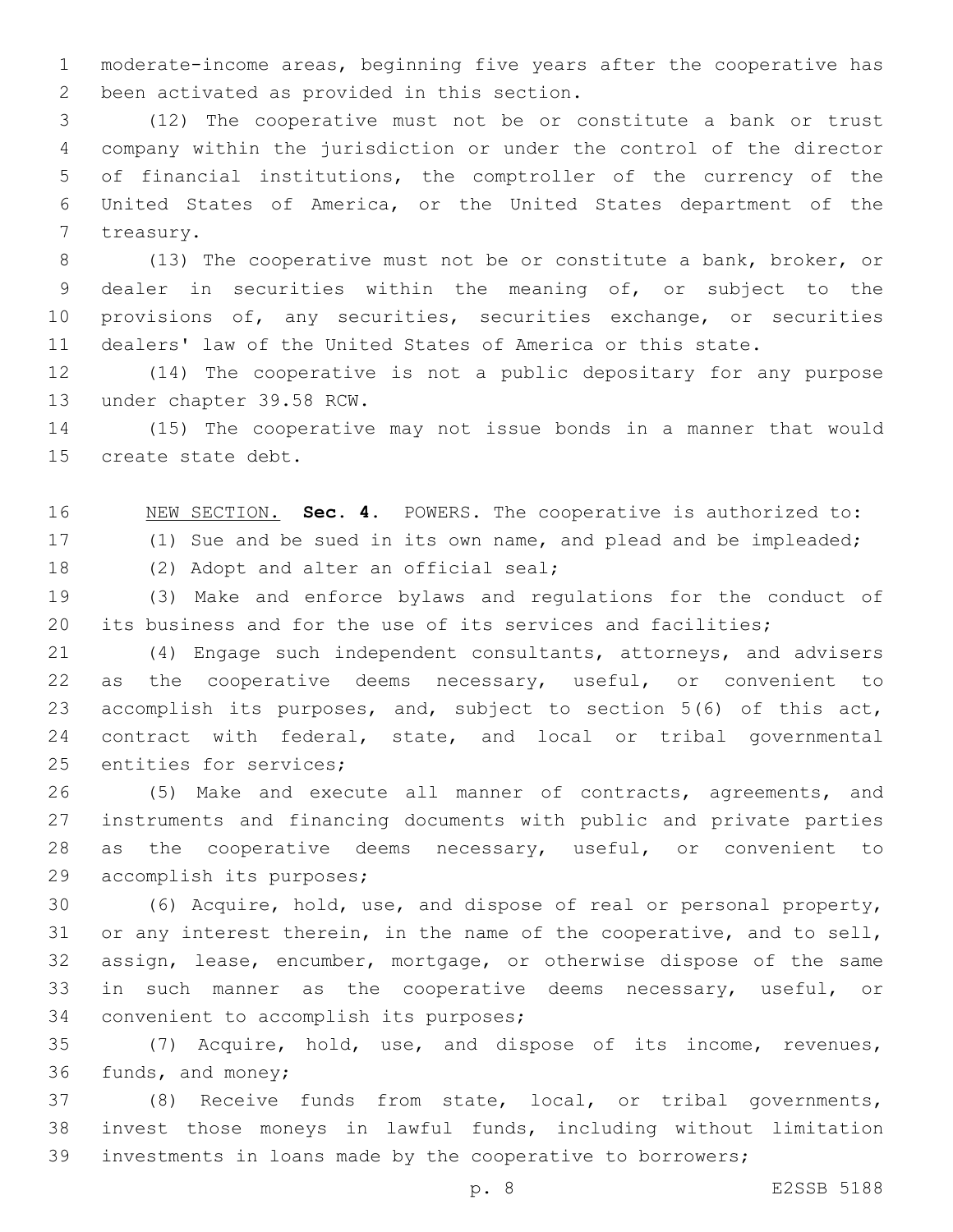(9) Open and maintain accounts in qualified public depositaries; in the federal reserve bank of San Francisco, in the national cooperative bank, in a federal home loan bank, or in any other federal financing entity, and otherwise provide for the investment of any funds not required for immediate disbursement and provide for the selection of investments. The cooperative may participate in and use the federal reserve banks payments systems and account services;

 (10) Appear in its own behalf before boards, commissions, departments, or agencies of federal, state, local, or tribal 10 governments;

 (11) Procure such insurance of such types, in such amounts, and from such insurers as the cooperative deems desirable including, but not limited to, insurance against any loss or damage to its property or other assets, public liability insurance for injuries to persons 15 or property, and directors and officers liability insurance;

 (12) Accept gifts or grants from the United States, or from any governmental unit or person, firm, or corporation, carry out the terms or provisions or make agreements with respect to the gifts or grants, and do all things necessary, useful, desirable, or convenient in connection with procuring, accepting, or disposing of the gifts or 21 grants;

22 (13) Apply for and accept grants, loans, advances, and contributions from any source of money, property, labor, or other things of value, to be held, used, and applied as the cooperative 25 deems necessary, useful, or convenient to accomplish its purposes;

 (14) Borrow money and issue its bonds consistent with this chapter and provide for and secure their payment, provide for the rights of bond owners and purchasers, and hold and dispose of any of 29 its bonds;

 (15) For the purpose of facilitating the financing of infrastructure and economic development activity in the state of Washington by the state or local or tribal governments, develop and conduct a program or programs to make loans to borrowers for project costs of infrastructure and economic development projects. Those loans may be made from the proceeds of bonds issued by the cooperative, from funds held by the cooperative, and from other assets of the cooperative including contributions. The cooperative may develop and conduct a program that will stimulate and encourage the development of infrastructure and economic development projects

p. 9 E2SSB 5188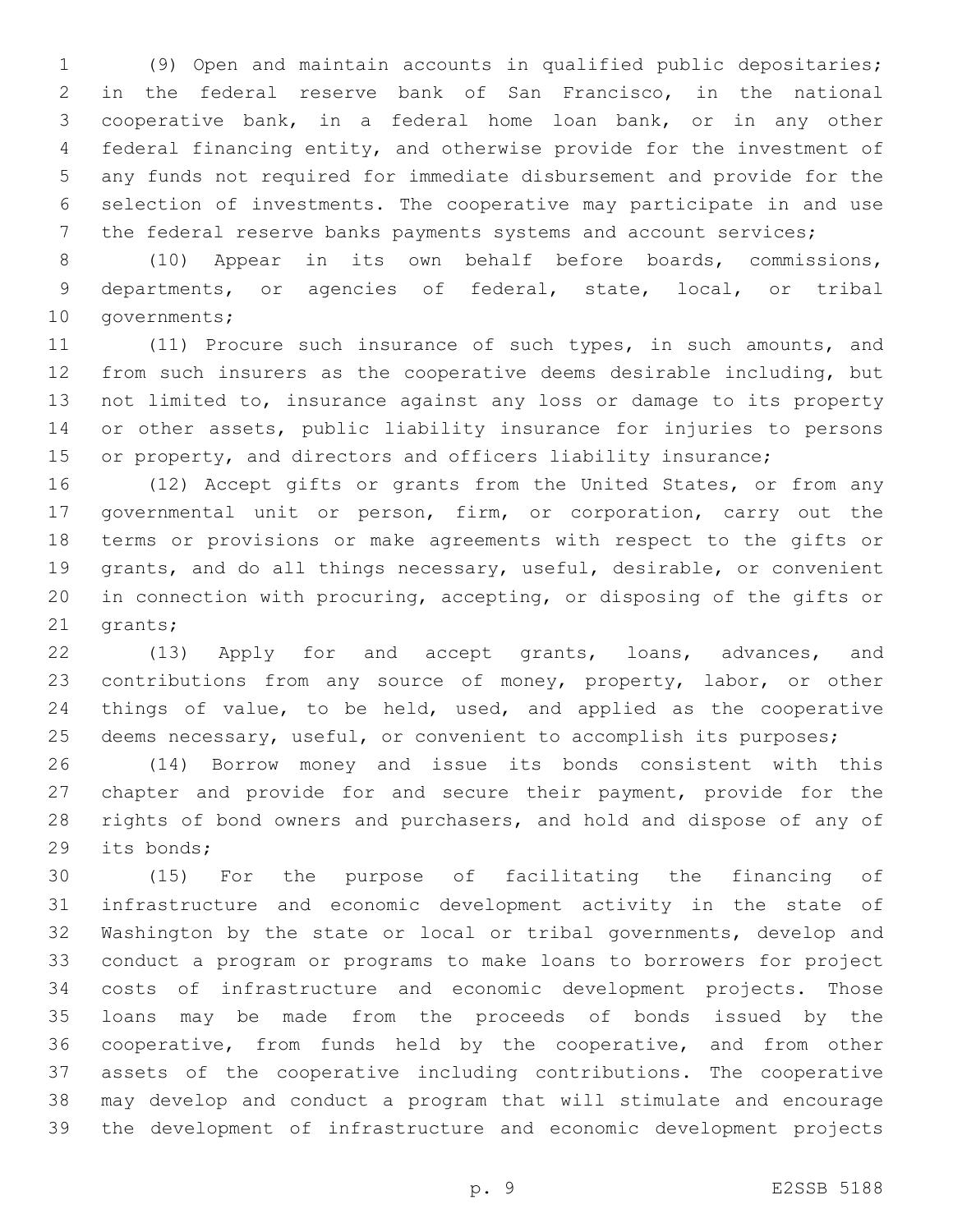by the infusion of financial assistance for state, local, or tribal 2 governments;

 (16) Establish guidelines for the engagement by state, local, or tribal governments in programs conducted by the cooperative under this chapter. The cooperative may prescribe the form of application or procedure required of a borrower for a loan, fix the terms and conditions of the loan or purchase, and enter into financing agreements and other financing documents with borrowers with respect 9 to loans and other forms of financial assistance;

 (17) Establish, revise, and collect such member contributions and 11 such fees and charges as the cooperative deems necessary, useful, or convenient to accomplish its purposes. Members are authorized to make such contributions, and state, local, and tribal governments are 14 authorized to pay such fees and charges;

 (18) Make such expenditures as are appropriate for paying the administrative costs and expenses of the cooperative in carrying out 17 the provisions of this chapter;

 (19) Establish such reserves and special funds, including but not limited to debt service and sinking funds, reserve funds, project funds, and such other special funds as the cooperative deems necessary, useful, or convenient, and controls on funds to and from 22 them, as the cooperative deems necessary, useful, or convenient to 23 accomplish its purposes;

 (20) Provide financial assistance and other forms of assistance to state, local, or tribal governments by providing information, advice, guidelines, forms, and procedures for implementing their 27 financing programs;

 (21) When authorized by not less than two-thirds of the members of the board, make distributions to members of amounts that the board 30 deems surplus to the needs of the cooperative;

 (22) Engage outside legal counsel, while receiving counsel on a 32 routine basis from the office of the attorney general;

 (23) Adopt rules concerning its exercise of the powers authorized 34 by this chapter; and

 (24) Exercise any other power the cooperative deems necessary, useful, or convenient to accomplish its purposes and exercise the 37 powers expressly granted in this chapter.

 NEW SECTION. **Sec. 5.** FINANCING POWERS. (1) Bonds issued under this chapter must be issued in the name of the cooperative. The bonds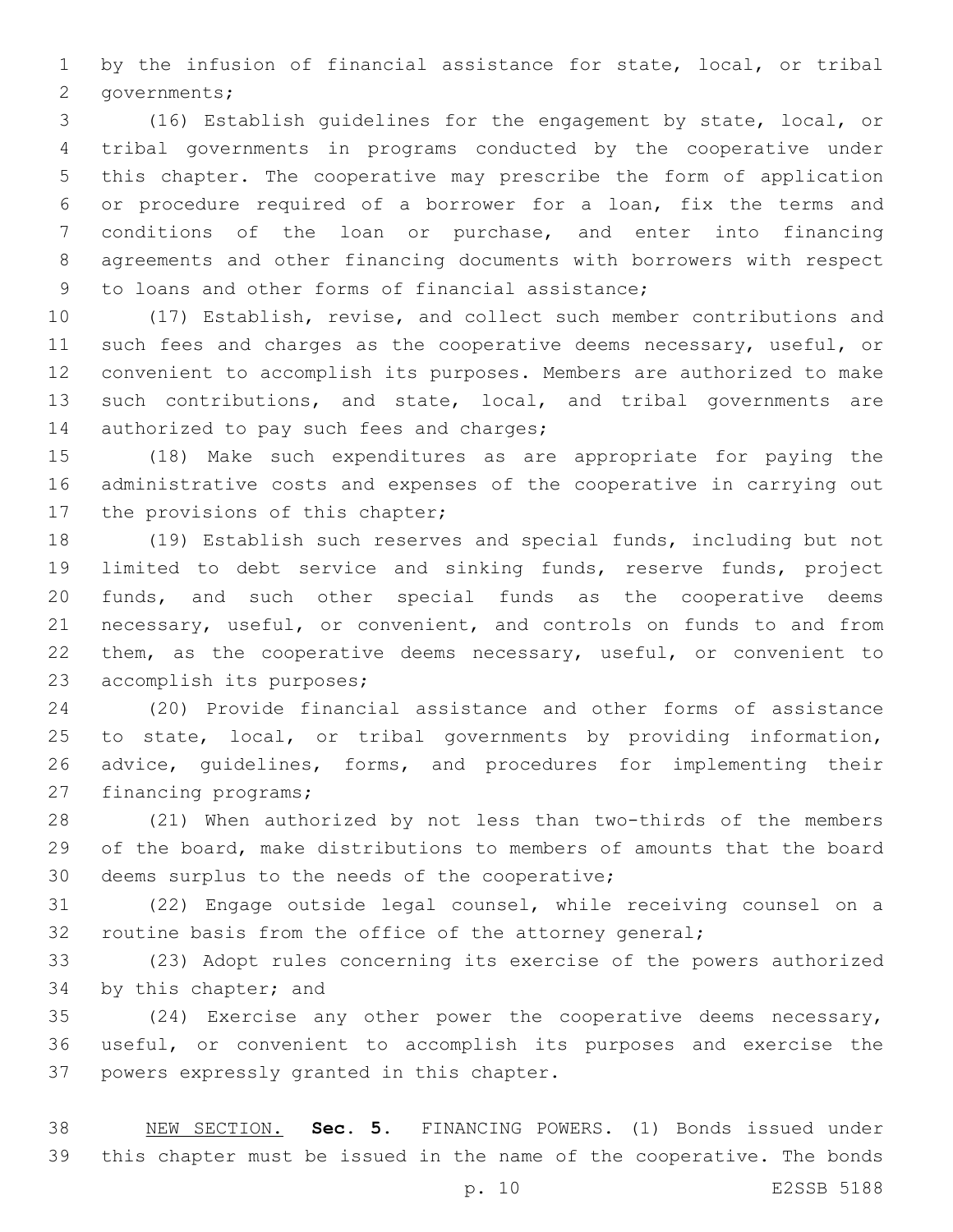are not obligations of the state of Washington, may not create state debt, and are obligations only of the cooperative payable from the special fund or funds created by the cooperative for their payment. Such funds are not public moneys or funds of the state of Washington and at all times must be kept segregated and set apart from other funds.6

 (2) Bonds issued under this chapter must contain a recital on 8 their face to the effect that payment of the principal of, interest on, and prepayment premium, if any, on the bonds, is a valid claim 10 only as against the special fund or funds relating thereto, that neither the faith and credit nor the taxing power of the state or any municipal corporation, subdivision, or agency of the state, other than the cooperative as set forth in this chapter, is pledged to the payment of the principal of, interest on, and prepayment premium, if 15 any, on the bonds. Contracts entered into by the cooperative must be entered into in the name of the cooperative and not in the name of the state of Washington. The obligations of the cooperative under the contracts must be obligations only of the cooperative and are not in 19 any way obligations of the state of Washington.

 (3) The cooperative's bonds must bear such date or dates, mature at such time or times, be in such denominations, be in such form, be registered or registrable in such manner, be made transferable, exchangeable, and interchangeable, be payable in such medium of payment, at such place or places, be subject to such terms of redemption, bear such fixed or variable rate or rates of interest, be 26 payable at such time or times, and be sold in such manner and at such 27 price or prices, as the cooperative determines. The bonds shall be executed by the chair, by either its duly elected secretary or its treasurer, and by the trustee or paying agent if the cooperative determines to use a trustee or paying agent for the bonds. Execution of the bonds may be by manual or facsimile signature. The bonds of the cooperative may be negotiable instruments under Title 62A RCW.

 (4) The bonds of the cooperative are subject to such terms, conditions, covenants, and protective provisions as are found necessary or desirable by the cooperative including, but not limited to, pledges of the cooperative's assets, setting aside of reserves, limitations on additional forms of indebtedness, and the mortgaging of all or any part of the cooperative's real or personal property, then owned or thereafter acquired, and other provisions the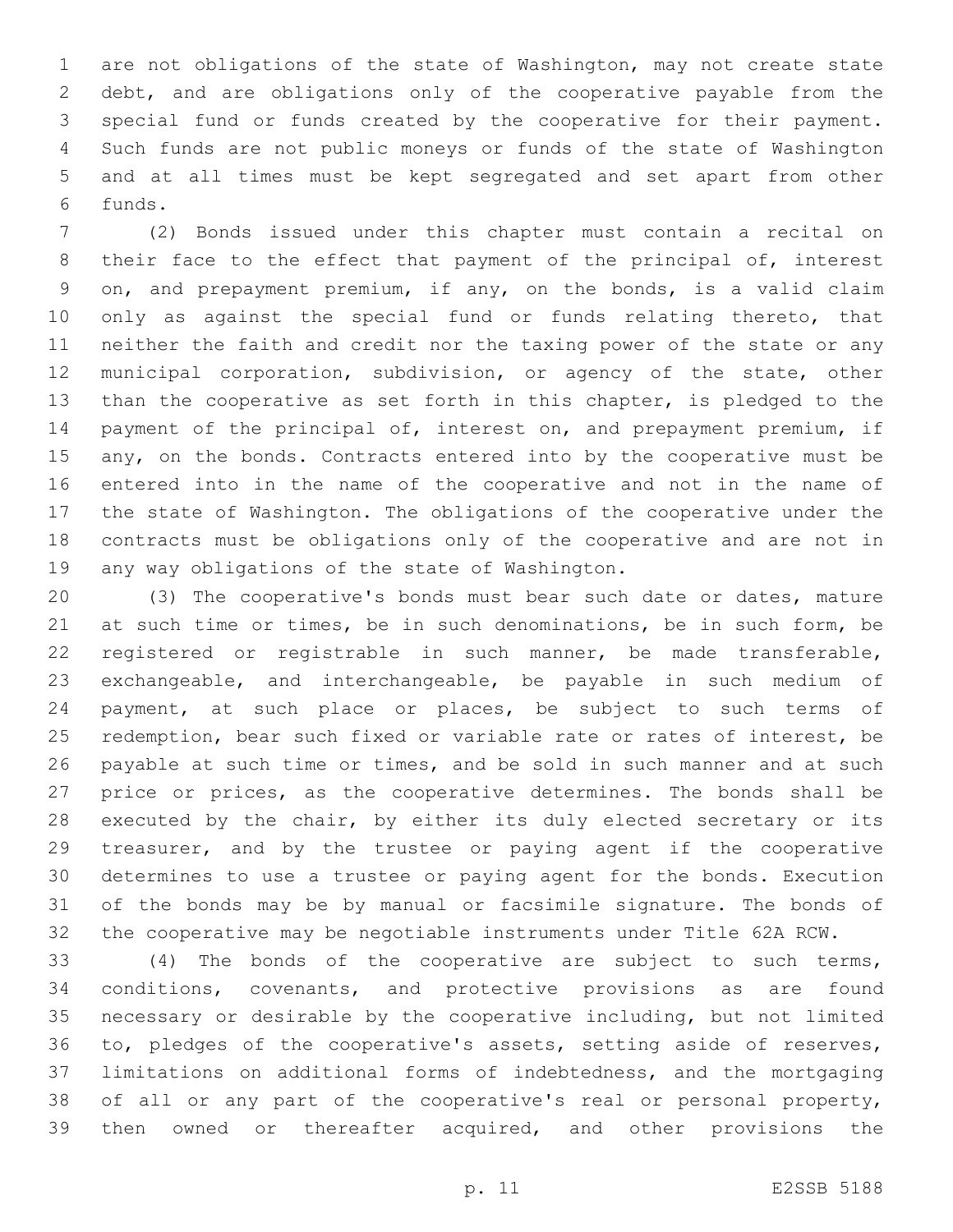cooperative finds are necessary or desirable for the security of bond 2 owners.

 (5) Any bonds issued under this chapter may be secured by a financing document between the cooperative and the purchasers or owners of such bonds or between the cooperative and a corporate trustee appointed by the cooperative, which may be any trust company or bank having the powers of a trust company within or without the state. The financing document may pledge or assign, in whole or in part, the revenues and funds held or to be received by the cooperative, any present or future contract or other rights to 11 receive the same, and the proceeds thereof. The financing document may contain such provisions for protecting and enforcing the rights, security, and remedies of bond owners as may be reasonable and proper including, without limiting the generality of the foregoing, provisions defining defaults and providing for remedies in the event 16 of default which may include the acceleration of maturities, restrictions on the individual rights of action by bond owners, and covenants setting forth duties of and limitations on the cooperative in conduct of its programs and the management of its property. In addition to other security provided in this chapter or otherwise by law, bonds issued by the cooperative may be secured, in whole or in part, by a pledge of the assets of the cooperative, including contributions of the members, or by financial guaranties, insurance or letters of credit issued to the cooperative or a trustee or any 25 other person, by any bank, trust company, insurance or surety company, or other financial institution, within or without the state. The cooperative may pledge or assign, in whole or in part, the 28 revenues and funds held or to be received by the cooperative, any present or future contract or other rights to receive the same, and the proceeds thereof, as security for such guaranties or insurance or for the reimbursement by the cooperative to any issuer of such letter of credit of any payments made under such letter of credit. No individual member is liable to the cooperative, to the cooperative's trustee, or to any other person in amounts exceeding the member's contribution unless authorized by a majority of the members of the 36 cooperative.

 (6) The cooperative may enter into financing documents with borrowers regarding bonds issued by the cooperative that may provide for the payment by each borrower of amounts sufficient, together with other revenues available to the cooperative, if any, to: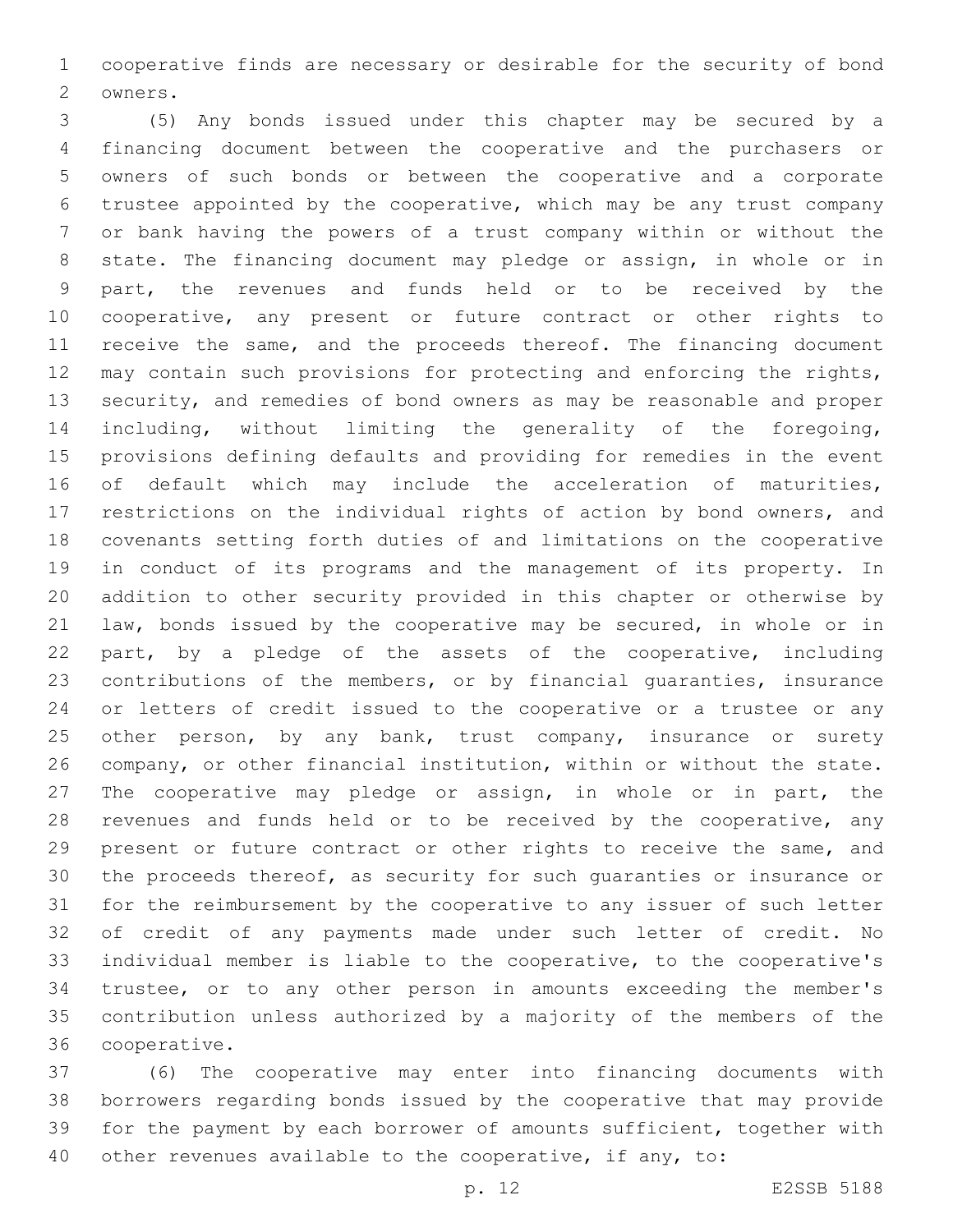(a) Pay the borrower's share of the fees established by the 2 cooperative;

 (b) Pay the principal of, premium, if any, and interest on outstanding bonds of the cooperative issued in respect of such borrower as the same shall become due and payable; and

 (c) Create and maintain reserves required or provided for by the cooperative in connection with the issuance of such bonds. The payments are not subject to supervision or regulation by any department, committee, board, body, bureau, or agency of the state 10 other than the cooperative.

 (7) Any security interest created in the unexpended bond proceeds and in the special funds created by the cooperative must be immediately valid and binding against such moneys and any securities in which such moneys may be invested without cooperative or trustee 15 possession thereof, and the security interest is prior to any party having any competing claim in such moneys or securities, without filing or recording pursuant to chapter 62A.9A RCW and regardless of whether the party has notice of the security interest.

 (8) When issuing bonds, the cooperative may provide for the future issuance of additional bonds or parity debt on a parity with outstanding bonds, and the terms and conditions of their issuance. The cooperative may refund or advance refund any bond of the cooperative in accordance with chapter 39.53 RCW or issue bonds with a subordinate lien against the fund or funds securing outstanding bonds. Bonds issued for refunding purposes may be combined with bonds issued for the financing or refinancing of new projects. Pending the application of the proceeds of the refunding bonds to the redemption 28 of the bonds to be redeemed, the cooperative may enter into an agreement or agreements with a corporate trustee regarding the interim investment of the proceeds and the application of the proceeds and the earnings on the proceeds to the payment of the 32 principal of and interest on, and the redemption of, the bonds to be 33 redeemed.

 (9) All money received by or on behalf of the cooperative with respect to this issuance of its bonds are trust funds to be held and applied solely as provided in this chapter. The cooperative, in lieu of receiving and applying the moneys itself, may enter into a trust agreement or indenture with one or more banks, including the national cooperative bank, or trust companies having the power and bank to 40 conduct trust business in the state to: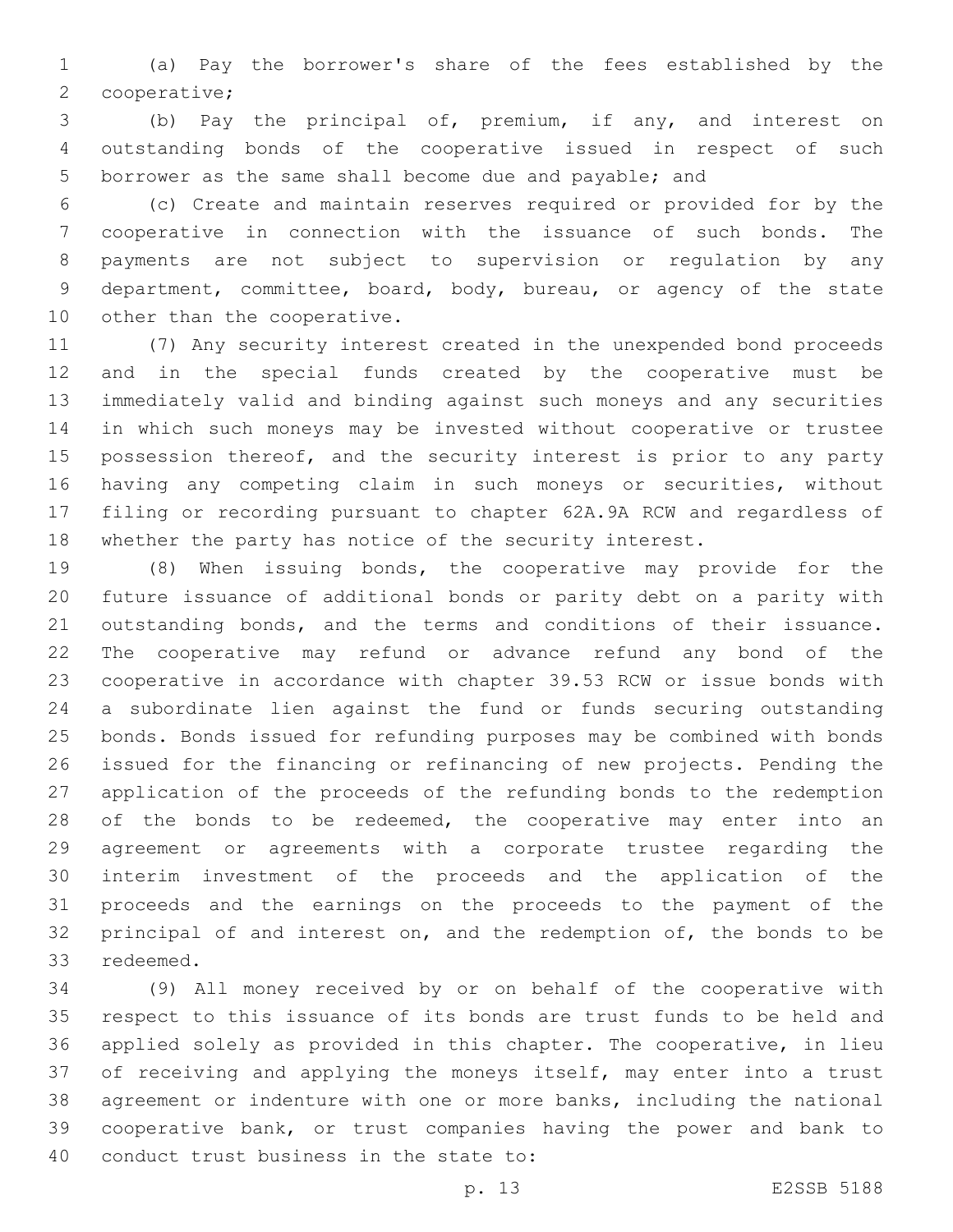(a) Perform all or any part of the obligations of the cooperative with respect to: (i) Bonds issued by it; (ii) the receipt, investment, and application of the proceeds of the bonds and money paid by a participant or available from other sources for the payment of the bonds; (iii) the enforcement of the obligations of a borrower in connection with the financing or refinancing of any project; and (iv) other matters relating to the exercise of the cooperative's 8 powers under this chapter;

 (b) Receive, hold, preserve, and enforce any security interest or evidence of security interest granted by a participant for purposes 11 of securing the payment of the bonds; and

 (c) Act on behalf of the cooperative or the owners of bonds of the cooperative for purposes of assuring or enforcing the payment of 14 the bonds, when due.

 (10) The cooperative may purchase its bonds with any of its funds available for the purchase. The cooperative may hold, pledge, cancel, or resell the bonds subject to and in accordance with agreements with 18 bond owners.

 (11) The chair of the state finance cooperative or the chair's designee must be notified in advance of the issuance of bonds by the cooperative in order to promote the orderly offering of obligations 22 in the financial markets.

 (12) Neither the members of the cooperative, nor its directors or agents, nor employees of the Washington state housing finance commission, nor any person executing the bonds, is personally liable on the bonds or subject to any personal liability or accountability 27 by reason of the issuance of the bonds.

 (13) The cooperative may, out of any fund available therefor, 29 purchase its bonds in the open market.

 (14) Any owner of bonds of the cooperative issued under this 31 chapter, and the trustee under any trust agreement or indenture, may, either at law or in equity, by suit, action, mandamus, or other 33 proceeding, protect and enforce any of their respective rights, and may become the purchaser at any foreclosure sale if the person is the highest bidder, except to the extent the rights given are restricted by the cooperative in any bond resolution or trust agreement or 37 indenture authorizing the issuance of the bonds.

 (15) The cooperative may charge for its costs and services in review or consideration of a proposed loan to a state, local, or tribal government, whether or not the loan is made.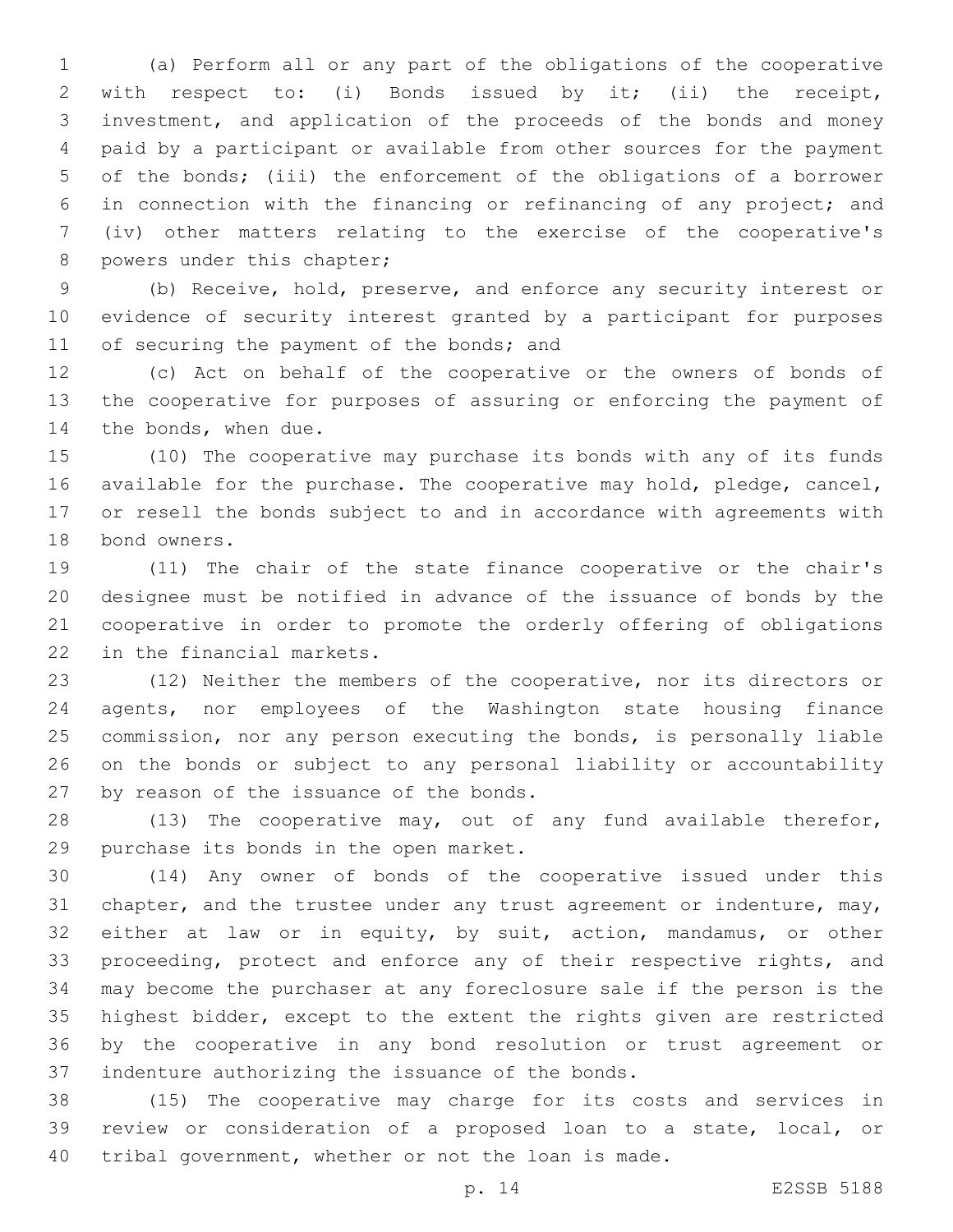(16) To the extent permitted under its contracts with the owners 2 of bonds of the cooperative, the cooperative may consent to modification of the rate of interest, time and payment of installment of principal or interest, security, or any other term of a bond or note, loan to a state, local, or tribal government, contract, or agreement of any kind to which the cooperative authority is a party.

 (17) The bonds of the cooperative are securities in which all public officers and bodies of this state and all counties, cities, municipal corporations, and political subdivisions, all banks, eligible banking organizations, bankers, trust companies, savings banks and institutions, building and loan associations, savings and loan associations, investment companies, insurance companies and associations, and all executors, administrators, guardians, trustees, 14 and other fiduciaries may legally invest any sinking funds, moneys, or other funds belonging to them or within their control.

 (18) This section provides a complete, additional, and alternative method for accomplishing the purposes of this chapter and shall be regarded as supplemental and additional to powers conferred by other laws. The issuance of bonds and refunding bonds under this chapter need not comply with the requirements of any other law applicable to the issuance of bonds. Insofar as the provisions of this chapter are inconsistent with the provisions of any general or special law, or parts thereof, the provisions of this chapter are 24 controlling.

 NEW SECTION. **Sec. 6.** A new section is added to chapter 43.190 26 RCW to read as follows:

 Employees of the Washington state housing finance commission shall primarily administer and operate the Washington state public financial cooperative, as provided by section 3(8) of this act. The cooperative may consult with other state agencies at its discretion and without the approval of the Washington state housing finance commission.32

 **Sec. 7.** RCW 39.59.040 and 2016 c 152 s 11 are each amended to 34 read as follows:

Any local government in the state of Washington may invest in:

 (1) Bonds of the state of Washington and any local government in 37 the state of Washington;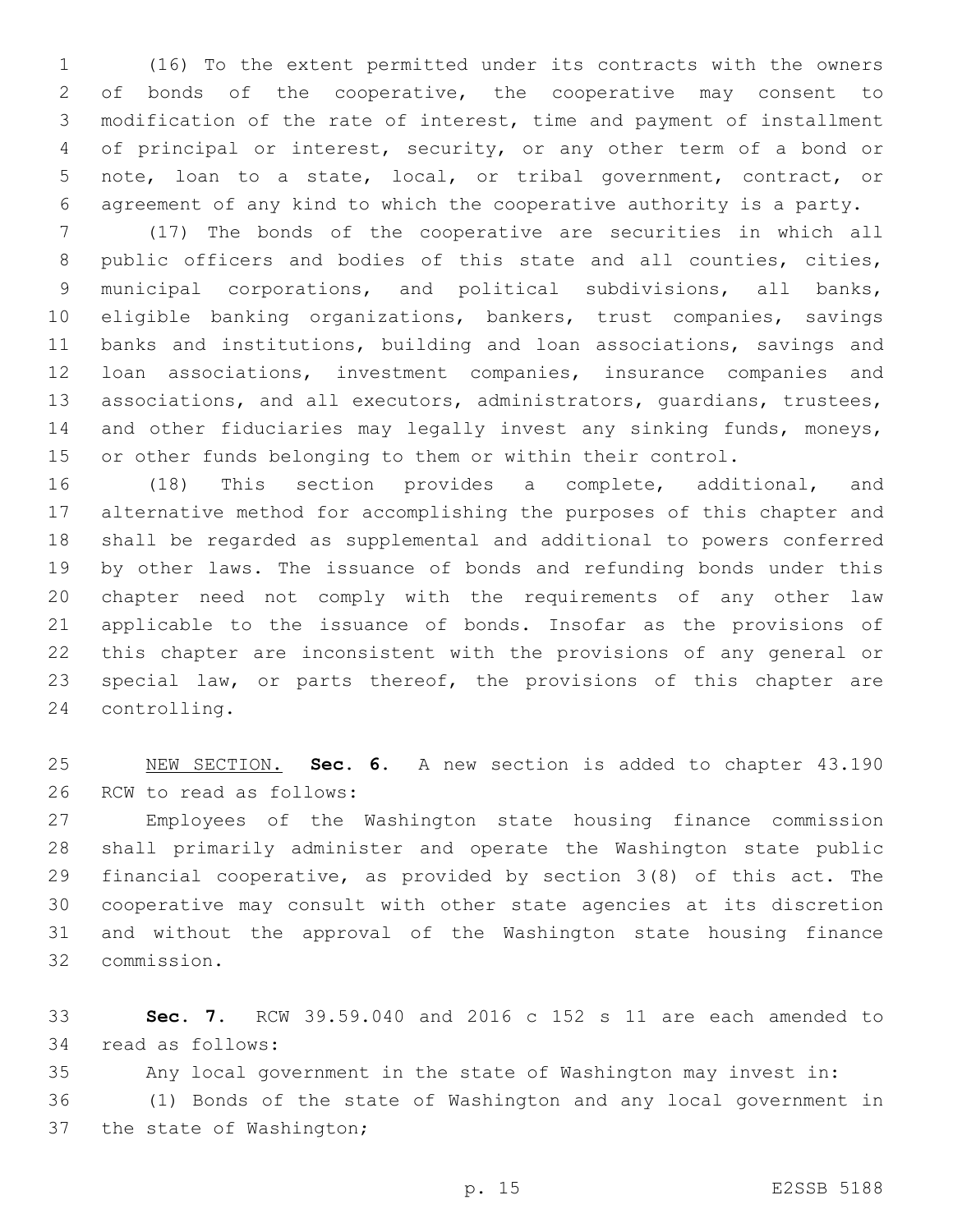(2) General obligation bonds of a state and general obligation bonds of a local government of a state, which bonds have at the time of investment one of the three highest credit ratings of a nationally 4 recognized rating agency;

 (3) Subject to compliance with RCW 39.56.030, registered warrants of a local government in the same county as the government making the 7 investment;

 (4) Certificates, notes, or bonds of the United States, or other obligations of the United States or its agencies, or of any 10 corporation wholly owned by the government of the United States; or United States dollar denominated bonds, notes, or other obligations that are issued or guaranteed by supranational institutions, provided that, at the time of investment, the institution has the United 14 States government as its largest shareholder;

 (5) Federal home loan bank notes and bonds, federal land bank bonds and federal national mortgage association notes, debentures and guaranteed certificates of participation, or the obligations of any other government sponsored corporation whose obligations are or may become eligible as collateral for advances to member banks as 20 determined by the board of governors of the federal reserve system;

(6) Bankers' acceptances purchased on the secondary market;

 (7) Commercial paper purchased in the secondary market, provided that any local government of the state of Washington that invests in such commercial paper must adhere to the investment policies and 25 procedures adopted by the state investment board; ((and))

 (8) Corporate notes purchased on the secondary market, provided that any local government of the state of Washington that invests in such notes must adhere to the investment policies and procedures 29 adopted by the state investment board; and

 (9) A cooperative as defined in section 2 of this act and bonds 31 issued by such cooperative.

 **Sec. 8.** RCW 42.56.270 and 2020 c 238 s 11 are each amended to 33 read as follows:

 The following financial, commercial, and proprietary information 35 is exempt from disclosure under this chapter:

 (1) Valuable formulae, designs, drawings, computer source code or object code, and research data obtained by any agency within five years of the request for disclosure when disclosure would produce 39 private gain and public loss;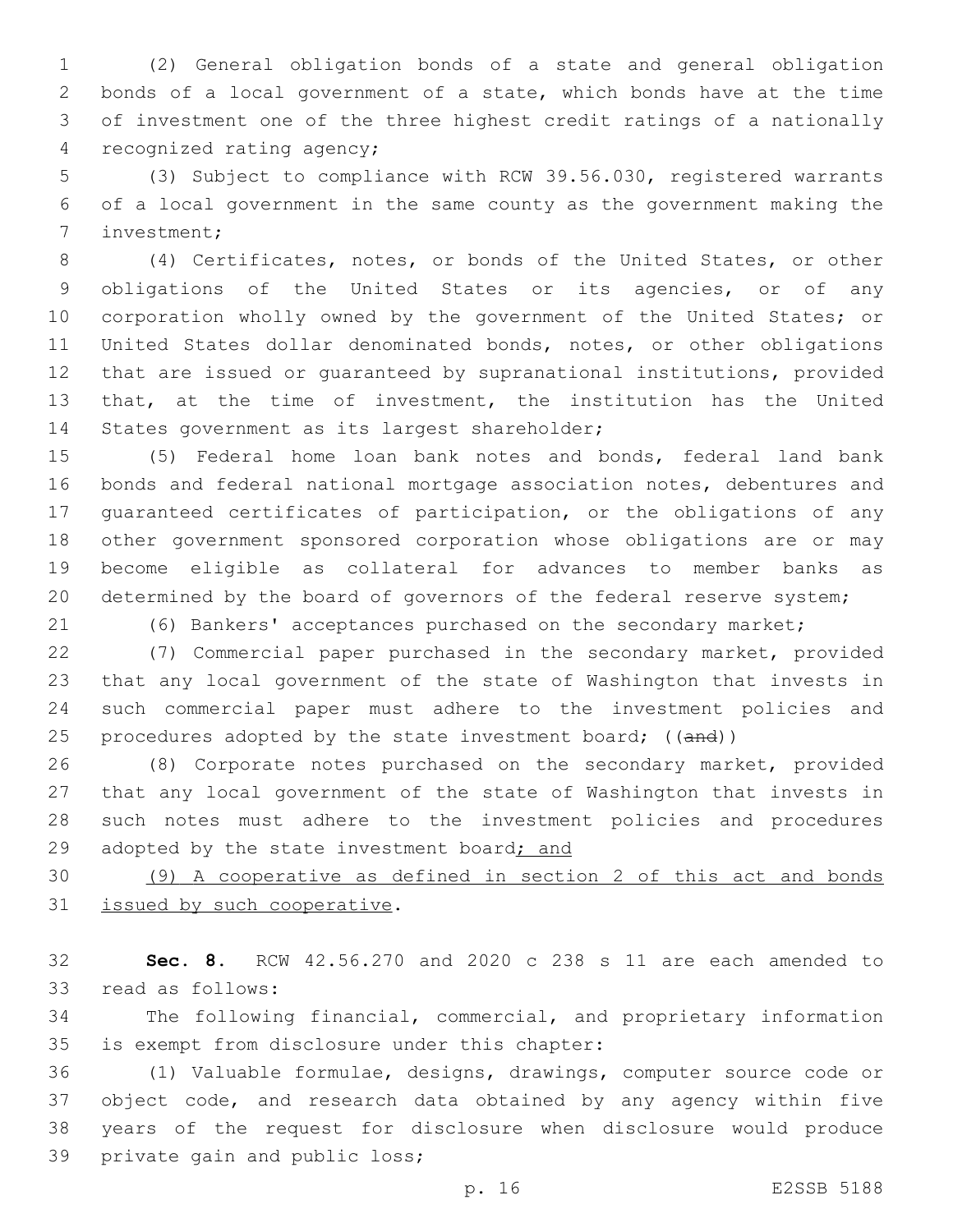(2) Financial information supplied by or on behalf of a person, firm, or corporation for the purpose of qualifying to submit a bid or proposal for (a) a ferry system construction or repair contract as required by RCW 47.60.680 through 47.60.750; (b) highway construction or improvement as required by RCW 47.28.070; or (c) alternative public works contracting procedures as required by RCW 39.10.200 7 through 39.10.905;

 (3) Financial and commercial information and records supplied by private persons pertaining to export services provided under chapters 43.163 and 53.31 RCW, and by persons pertaining to export projects 11 under RCW 43.23.035;

 (4) Financial and commercial information and records supplied by businesses or individuals during application for loans or program services provided by chapters 43.325, 43.163, 43.160, 43.330, 43.--- 15 (the new chapter created in section 15 of this act), and 43.168 RCW, or during application for economic development loans or program 17 services provided by any local agency;

 (5) Financial information, business plans, examination reports, and any information produced or obtained in evaluating or examining a business and industrial development corporation organized or seeking 21 certification under chapter 31.24 RCW;

 (6) Financial and commercial information supplied to the state investment board by any person when the information relates to the investment of public trust or retirement funds and when disclosure would result in loss to such funds or in private loss to the 26 providers of this information;

(7) Financial and valuable trade information under RCW 51.36.120;

 (8) Financial, commercial, operations, and technical and research information and data submitted to or obtained by the clean Washington center in applications for, or delivery of, program services under 31 chapter 70.95H RCW;

 (9) Financial and commercial information requested by the public stadium authority from any person or organization that leases or uses the stadium and exhibition center as defined in RCW 36.102.010;

 (10)(a) Financial information, including but not limited to account numbers and values, and other identification numbers supplied by or on behalf of a person, firm, corporation, limited liability company, partnership, or other entity related to an application for a horse racing license submitted pursuant to RCW 67.16.260(1)(b),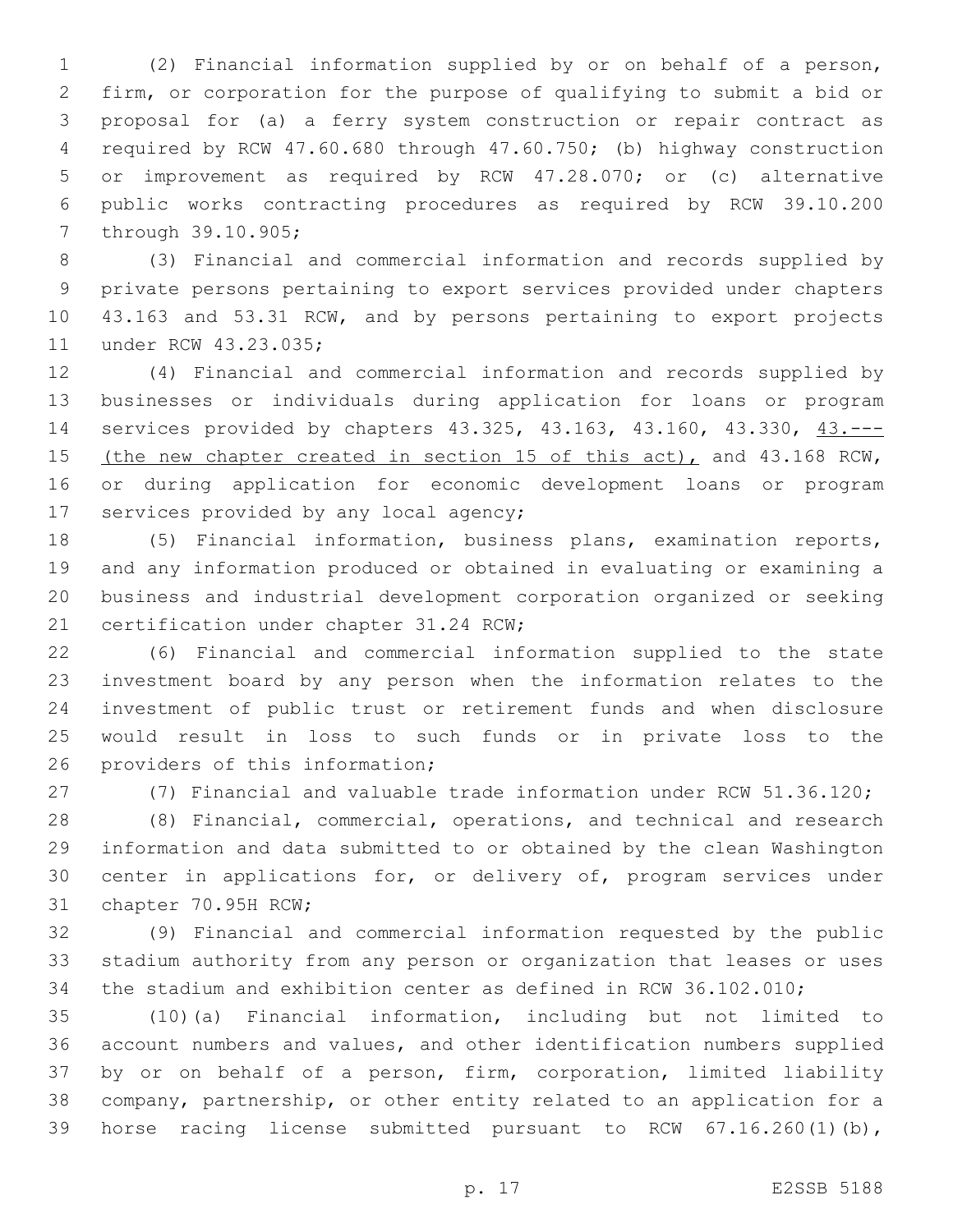marijuana producer, processor, or retailer license, liquor license, 2 gambling license, or lottery retail license;

 (b) Internal control documents, independent auditors' reports and financial statements, and supporting documents: (i) Of house-banked social card game licensees required by the gambling commission pursuant to rules adopted under chapter 9.46 RCW; or (ii) submitted by tribes with an approved tribal/state compact for class III gaming;

 (c) Valuable formulae or financial or proprietary commercial information records received during a consultative visit or while providing consultative services to a licensed marijuana business in 11 accordance with RCW 69.50.561;

 (11) Proprietary data, trade secrets, or other information that relates to: (a) A vendor's unique methods of conducting business; (b) data unique to the product or services of the vendor; or (c) determining prices or rates to be charged for services, submitted by any vendor to the department of social and health services or the health care authority for purposes of the development, acquisition, or implementation of state purchased health care as defined in RCW 19 41.05.011;

 (12)(a) When supplied to and in the records of the department of 21 commerce:

 (i) Financial and proprietary information collected from any person and provided to the department of commerce pursuant to RCW 43.330.050(8); and24

 (ii) Financial or proprietary information collected from any person and provided to the department of commerce or the office of the governor in connection with the siting, recruitment, expansion, retention, or relocation of that person's business and until a siting decision is made, identifying information of any person supplying information under this subsection and the locations being considered for siting, relocation, or expansion of a business;

 (b) When developed by the department of commerce based on information as described in (a)(i) of this subsection, any work 34 product is not exempt from disclosure;

 (c) For the purposes of this subsection, "siting decision" means 36 the decision to acquire or not to acquire a site;

 (d) If there is no written contact for a period of sixty days to the department of commerce from a person connected with siting, recruitment, expansion, retention, or relocation of that person's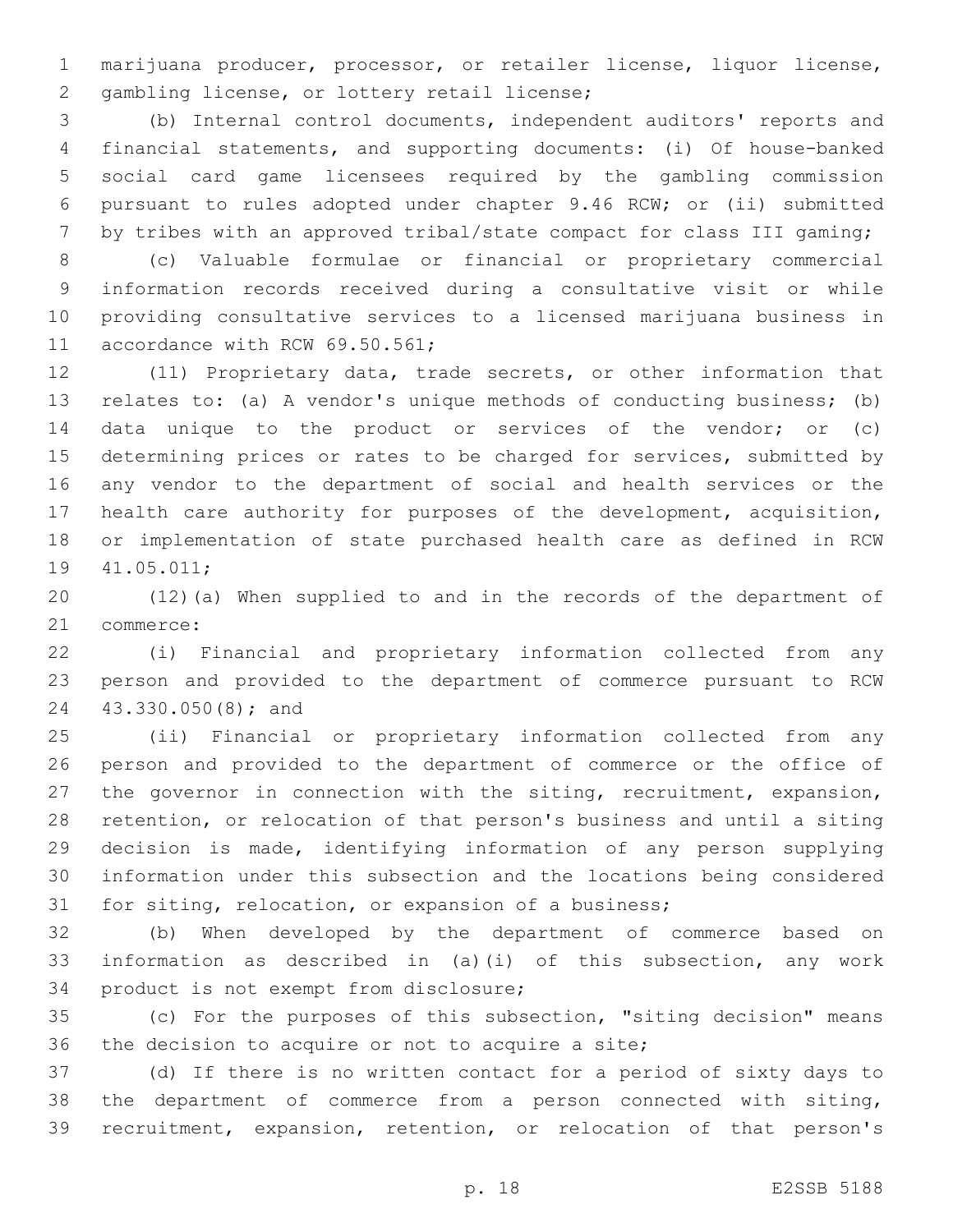business, information described in (a)(ii) of this subsection will be 2 available to the public under this chapter;

 (13) Financial and proprietary information submitted to or obtained by the department of ecology or the authority created under 5 chapter ((70.95N)) 70A.500 RCW to implement chapter ((70.95N)) 70A.500 RCW;6

 (14) Financial, commercial, operations, and technical and research information and data submitted to or obtained by the life sciences discovery fund authority in applications for, or delivery of, grants under RCW 43.330.502, to the extent that such information, if revealed, would reasonably be expected to result in private loss 12 to the providers of this information;

 (15) Financial and commercial information provided as evidence to the department of licensing as required by RCW 19.112.110 or 19.112.120, except information disclosed in aggregate form that does not permit the identification of information related to individual 17 fuel licensees;

 (16) Any production records, mineral assessments, and trade secrets submitted by a permit holder, mine operator, or landowner to the department of natural resources under RCW 78.44.085;

 (17)(a) Farm plans developed by conservation districts, unless permission to release the farm plan is granted by the landowner or operator who requested the plan, or the farm plan is used for the 24 application or issuance of a permit;

 (b) Farm plans developed under chapter 90.48 RCW and not under the federal clean water act, 33 U.S.C. Sec. 1251 et seq., are subject 27 to RCW 42.56.610 and 90.64.190;

 (18) Financial, commercial, operations, and technical and research information and data submitted to or obtained by a health sciences and services authority in applications for, or delivery of, grants under RCW 35.104.010 through 35.104.060, to the extent that such information, if revealed, would reasonably be expected to result 33 in private loss to providers of this information;

 (19) Information gathered under chapter 19.85 RCW or RCW 34.05.328 that can be identified to a particular business;

 (20) Financial and commercial information submitted to or obtained by the University of Washington, other than information the university is required to disclose under RCW 28B.20.150, when the information relates to investments in private funds, to the extent that such information, if revealed, would reasonably be expected to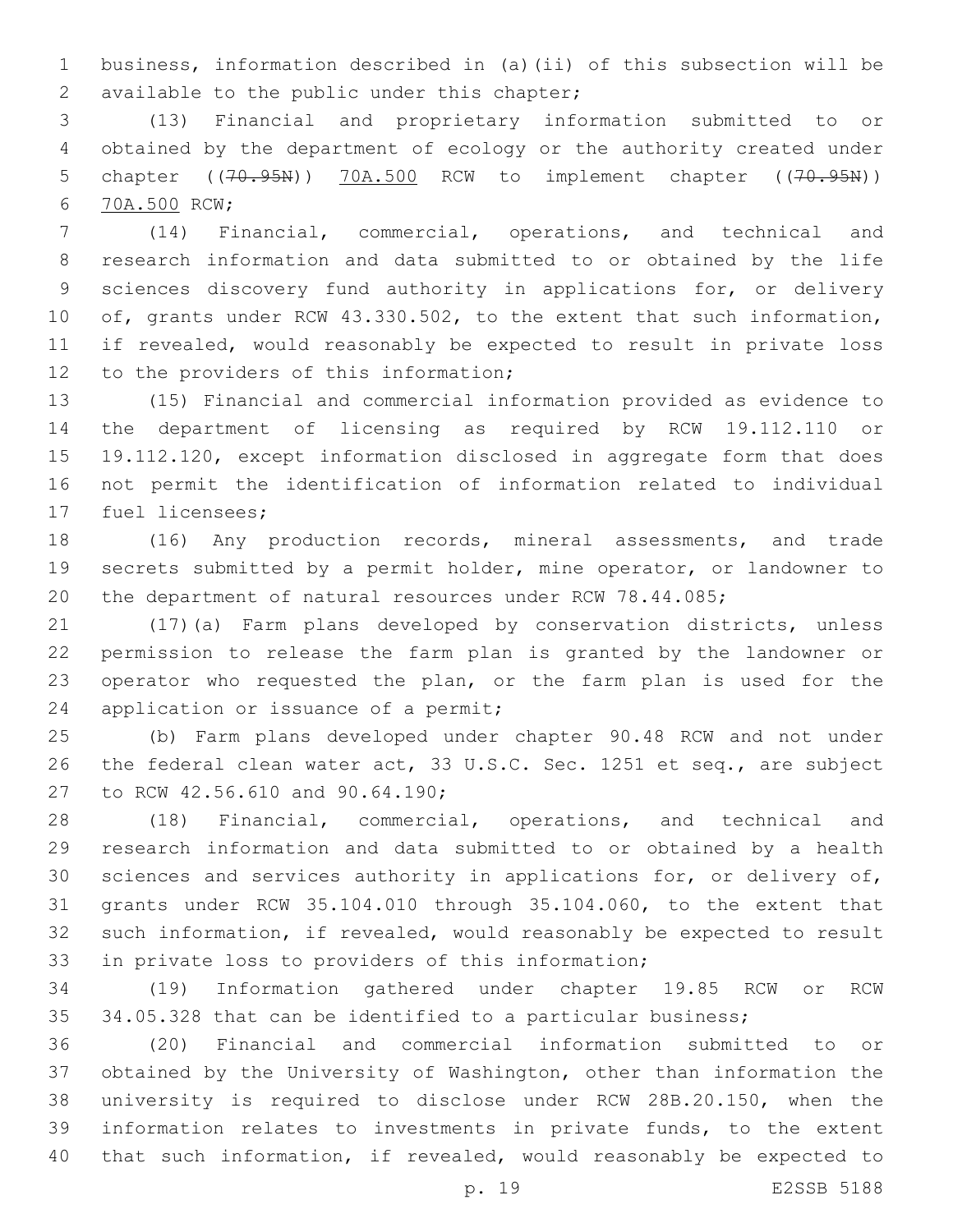result in loss to the University of Washington consolidated endowment fund or to result in private loss to the providers of this 3 information;

 (21) Market share data submitted by a manufacturer under RCW 5  $((70.95N.190))$   $70A.500.190(4)$ ;

 (22) Financial information supplied to the department of financial institutions, when filed by or on behalf of an issuer of securities for the purpose of obtaining the exemption from state securities registration for small securities offerings provided under RCW 21.20.880 or when filed by or on behalf of an investor for the 11 purpose of purchasing such securities;

 (23) Unaggregated or individual notices of a transfer of crude oil that is financial, proprietary, or commercial information, submitted to the department of ecology pursuant to RCW 15 90.56.565(1)(a), and that is in the possession of the department of ecology or any entity with which the department of ecology has shared 17 the notice pursuant to RCW 90.56.565;

 (24) Financial institution and retirement account information, and building security plan information, supplied to the liquor and cannabis board pursuant to RCW 69.50.325, 69.50.331, 69.50.342, and 69.50.345, when filed by or on behalf of a licensee or prospective licensee for the purpose of obtaining, maintaining, or renewing a license to produce, process, transport, or sell marijuana as allowed 24 under chapter 69.50 RCW;

 (25) Marijuana transport information, vehicle and driver identification data, and account numbers or unique access identifiers issued to private entities for traceability system access, submitted by an individual or business to the liquor and cannabis board under the requirements of RCW 69.50.325, 69.50.331, 69.50.342, and 69.50.345 for the purpose of marijuana product traceability. Disclosure to local, state, and federal officials is not considered 32 public disclosure for purposes of this section;

 (26) Financial and commercial information submitted to or obtained by the retirement board of any city that is responsible for the management of an employees' retirement system pursuant to the authority of chapter 35.39 RCW, when the information relates to investments in private funds, to the extent that such information, if revealed, would reasonably be expected to result in loss to the retirement fund or to result in private loss to the providers of this information except that (a) the names and commitment amounts of the

p. 20 E2SSB 5188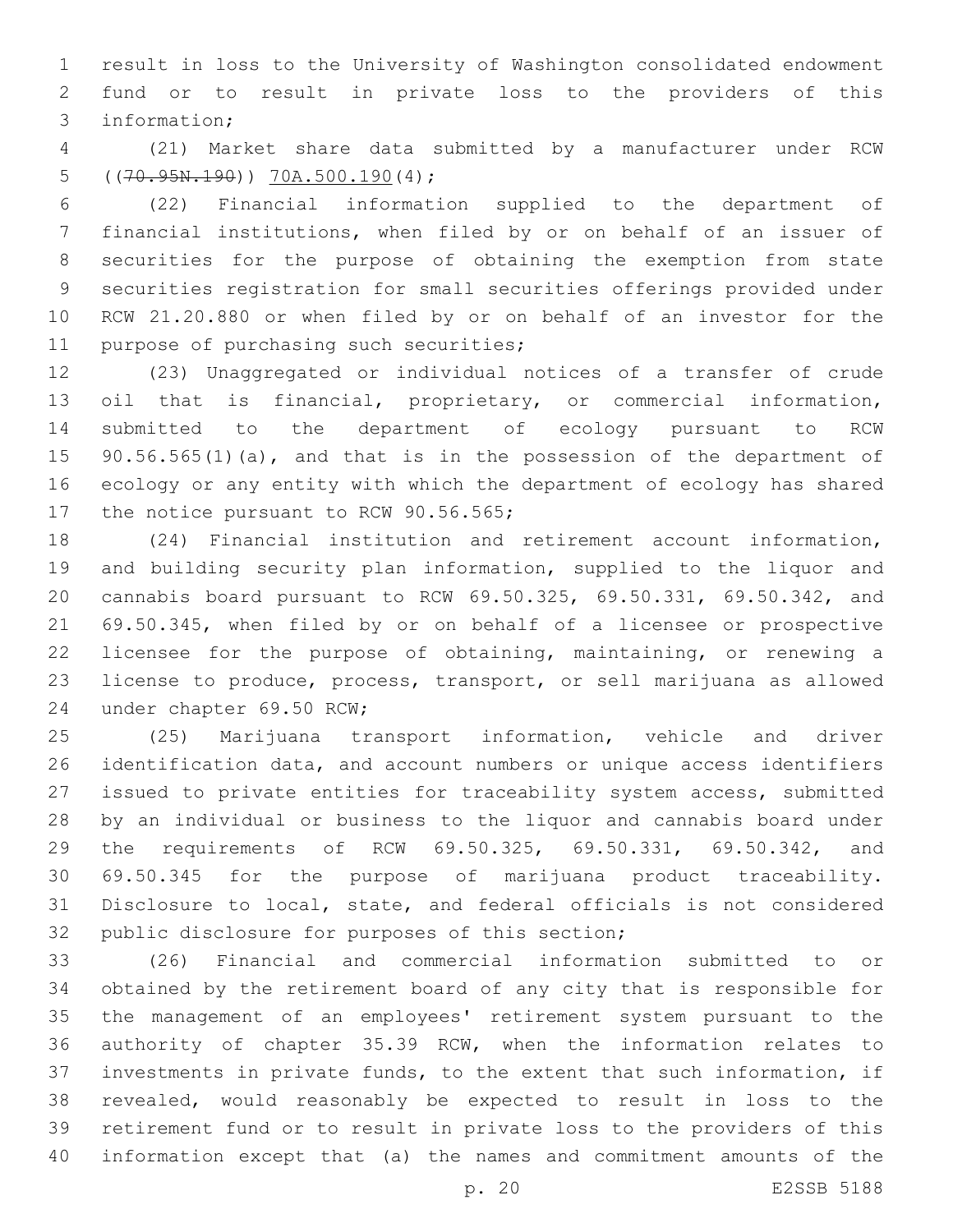private funds in which retirement funds are invested and (b) the aggregate quarterly performance results for a retirement fund's portfolio of investments in such funds are subject to disclosure;

 (27) Proprietary financial, commercial, operations, and technical and research information and data submitted to or obtained by the liquor and cannabis board in applications for marijuana research licenses under RCW 69.50.372, or in reports submitted by marijuana research licensees in accordance with rules adopted by the liquor and 9 cannabis board under RCW 69.50.372;

 (28) Trade secrets, technology, proprietary information, and financial considerations contained in any agreements or contracts, entered into by a licensed marijuana business under RCW 69.50.395, which may be submitted to or obtained by the state liquor and 14 cannabis board;

 (29) Financial, commercial, operations, and technical and research information and data submitted to or obtained by the Andy Hill cancer research endowment program in applications for, or delivery of, grants under chapter 43.348 RCW, to the extent that such information, if revealed, would reasonably be expected to result in 20 private loss to providers of this information;

 (30) Proprietary information filed with the department of health 22 under chapter 69.48 RCW;

 (31) Records filed with the department of ecology under chapter 24 ((70.375)) 70A.515 RCW that a court has determined are confidential 25 valuable commercial information under RCW ((70.375.130)) 70A.515.130; and

 (32) Unaggregated financial, proprietary, or commercial information submitted to or obtained by the liquor and cannabis board in applications for licenses under RCW 66.24.140 or 66.24.145, or in any reports or remittances submitted by a person licensed under RCW 66.24.140 or 66.24.145 under rules adopted by the liquor and cannabis 32 board under chapter 66.08 RCW.

 **Sec. 9.** RCW 42.56.400 and 2020 c 243 s 4 are each amended to 34 read as follows:

 The following information relating to insurance and financial institutions is exempt from disclosure under this chapter:

 (1) Records maintained by the board of industrial insurance appeals that are related to appeals of crime victims' compensation 39 claims filed with the board under RCW 7.68.110;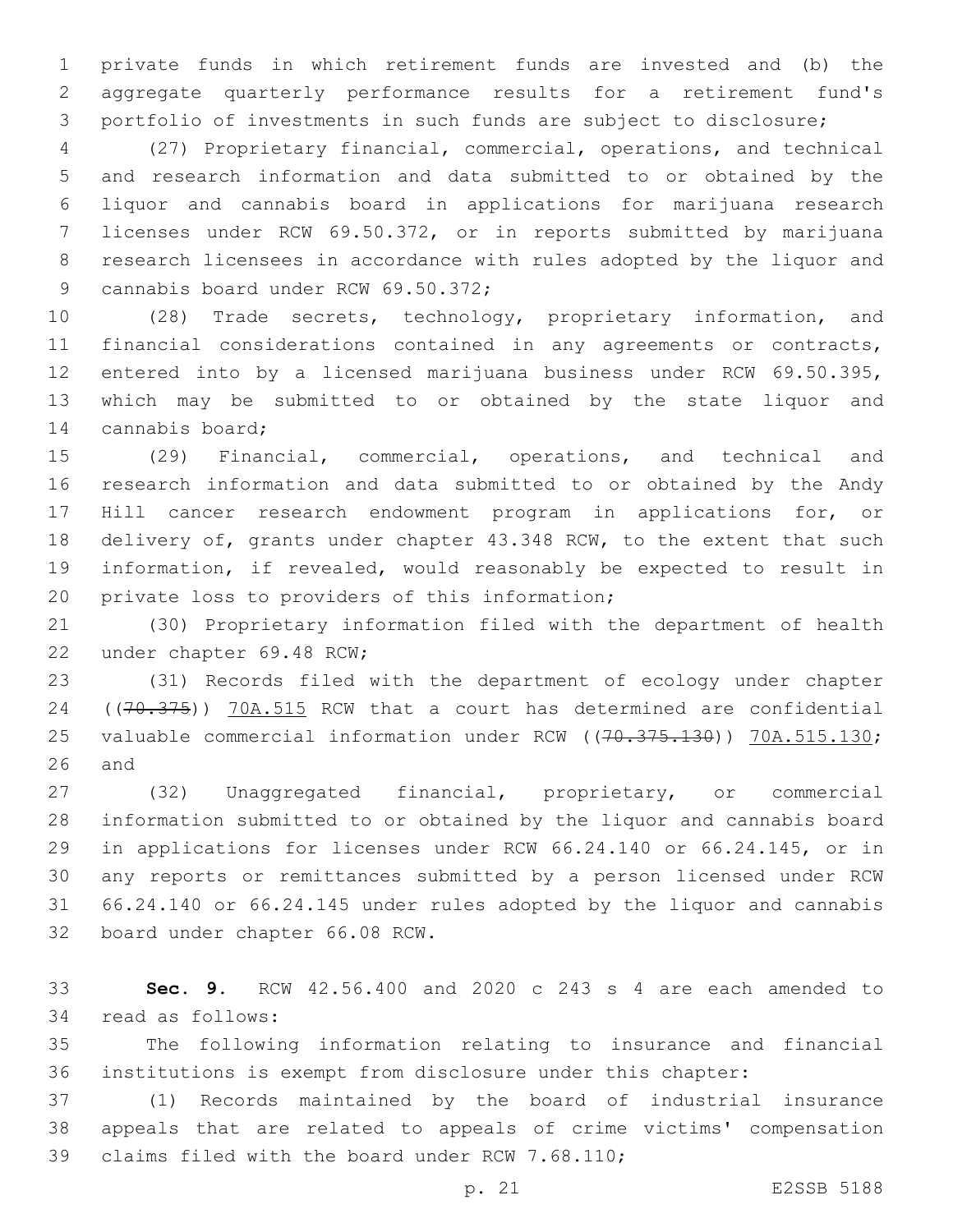(2) Information obtained and exempted or withheld from public inspection by the health care authority under RCW 41.05.026, whether retained by the authority, transferred to another state purchased health care program by the authority, or transferred by the authority to a technical review committee created to facilitate the development, acquisition, or implementation of state purchased health 7 care under chapter 41.05 RCW;

 (3) The names and individual identification data of either all owners or all insureds, or both, received by the insurance 10 commissioner under chapter 48.102 RCW;

(4) Information provided under RCW 48.30A.045 through 48.30A.060;

 (5) Information provided under RCW 48.05.510 through 48.05.535, 48.43.200 through 48.43.225, 48.44.530 through 48.44.555, and 14 48.46.600 through 48.46.625;

 (6) Examination reports and information obtained by the department of financial institutions from banks under RCW 30A.04.075, from savings banks under RCW 32.04.220, from savings and loan associations under RCW 33.04.110, from credit unions under RCW 31.12.565, from chapter 43.--- RCW (the new chapter created in 20 section 15 of this act), from check cashers and sellers under RCW 21 31.45.030(3), and from securities brokers and investment advisers under RCW 21.20.100, all of which is confidential and privileged 23 information;

 (7) Information provided to the insurance commissioner under RCW 25 48.110.040(3);

 (8) Documents, materials, or information obtained by the insurance commissioner under RCW 48.02.065, all of which are 28 confidential and privileged;

 (9) Documents, materials, or information obtained or provided by the insurance commissioner under RCW 48.31B.015(2) (l) and (m), 48.31B.025, 48.31B.030, 48.31B.035, and 48.31B.036, all of which are 32 confidential and privileged;

 (10) Data filed under RCW 48.140.020, 48.140.030, 48.140.050, and 7.70.140 that, alone or in combination with any other data, may reveal the identity of a claimant, health care provider, health care facility, insuring entity, or self-insurer involved in a particular claim or a collection of claims. For the purposes of this subsection:

(a) "Claimant" has the same meaning as in RCW 48.140.010(2).

 (b) "Health care facility" has the same meaning as in RCW 40.140.010(6).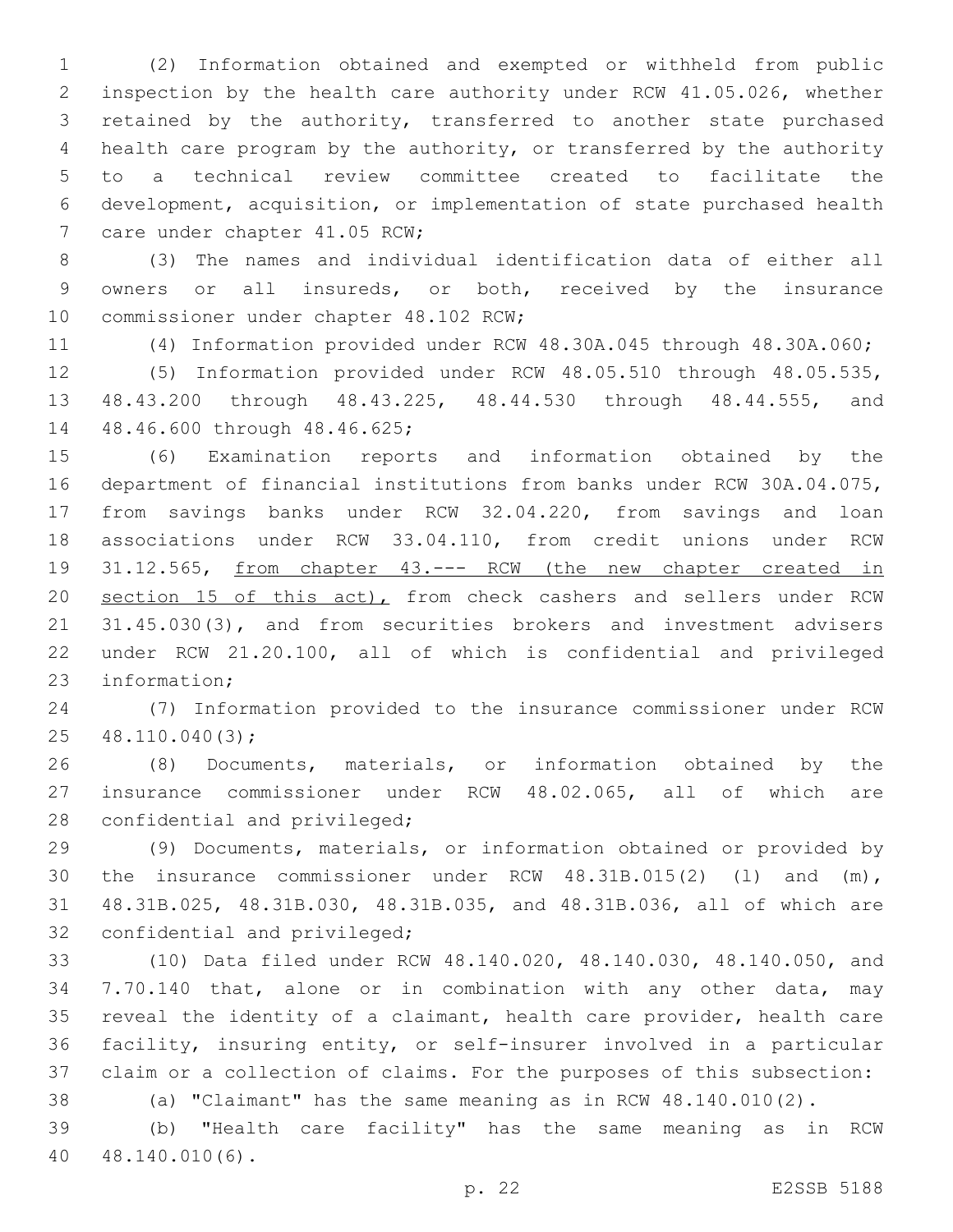(c) "Health care provider" has the same meaning as in RCW 48.140.010(7).2

 (d) "Insuring entity" has the same meaning as in RCW 48.140.010(8).4

(e) "Self-insurer" has the same meaning as in RCW 48.140.010(11);

 (11) Documents, materials, or information obtained by the 7 insurance commissioner under RCW 48.135.060;

 (12) Documents, materials, or information obtained by the 9 insurance commissioner under RCW 48.37.060;

 (13) Confidential and privileged documents obtained or produced 11 by the insurance commissioner and identified in RCW 48.37.080;

 (14) Documents, materials, or information obtained by the 13 insurance commissioner under RCW 48.37.140;

 (15) Documents, materials, or information obtained by the 15 insurance commissioner under RCW 48.17.595;

 (16) Documents, materials, or information obtained by the insurance commissioner under RCW 48.102.051(1) and 48.102.140 (3) and 18  $(7)(a)(ii);$ 

 (17) Documents, materials, or information obtained by the insurance commissioner in the commissioner's capacity as receiver under RCW 48.31.025 and 48.99.017, which are records under the jurisdiction and control of the receivership court. The commissioner is not required to search for, log, produce, or otherwise comply with the public records act for any records that the commissioner obtains under chapters 48.31 and 48.99 RCW in the commissioner's capacity as 26 a receiver, except as directed by the receivership court;

 (18) Documents, materials, or information obtained by the 28 insurance commissioner under RCW 48.13.151;

 (19) Data, information, and documents provided by a carrier 30 pursuant to section 1, chapter 172, Laws of 2010;

 (20) Information in a filing of usage-based insurance about the usage-based component of the rate pursuant to RCW 48.19.040(5)(b);

 (21) Data, information, and documents that are submitted to the office of the insurance commissioner by an entity providing health 35 care coverage pursuant to RCW 28A.400.275;

 (22) Data, information, and documents obtained by the insurance 37 commissioner under RCW 48.29.017;

 (23) Information not subject to public inspection or public 39 disclosure under RCW 48.43.730(5);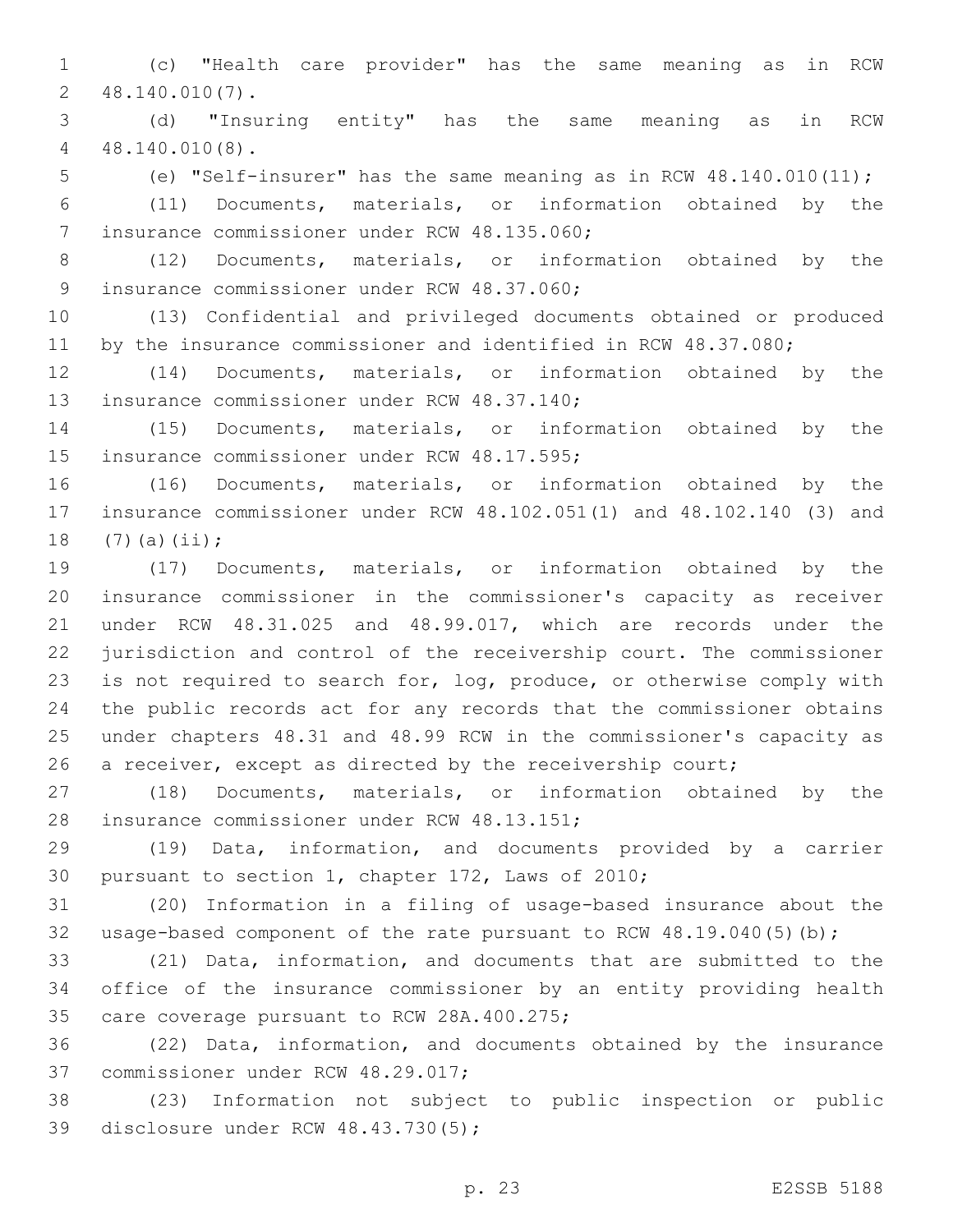(24) Documents, materials, or information obtained by the 2 insurance commissioner under chapter 48.05A RCW;

 (25) Documents, materials, or information obtained by the insurance commissioner under RCW 48.74.025, 48.74.028, 48.74.100(6), 48.74.110(2) (b) and (c), and 48.74.120 to the extent such documents, materials, or information independently qualify for exemption from disclosure as documents, materials, or information in possession of the commissioner pursuant to a financial conduct examination and 9 exempt from disclosure under RCW 48.02.065;

 (26) Nonpublic personal health information obtained by, disclosed 11 to, or in the custody of the insurance commissioner, as provided in 12 RCW 48.02.068;

 (27) Data, information, and documents obtained by the insurance 14 commissioner under RCW 48.02.230;

 (28) Documents, materials, or other information, including the corporate annual disclosure obtained by the insurance commissioner 17 under RCW 48.195.020;

 (29) Findings and orders disapproving acquisition of a trust 19 institution under RCW 30B.53.100(3); and

 (30) All claims data, including health care and financial related data received under RCW 41.05.890, received and held by the health 22 care authority.

 **Sec. 10.** RCW 42.56.400 and 2020 c 243 s 4 and 2020 c 240 s 9 are 24 each reenacted and amended to read as follows:

 The following information relating to insurance and financial institutions is exempt from disclosure under this chapter:

 (1) Records maintained by the board of industrial insurance appeals that are related to appeals of crime victims' compensation 29 claims filed with the board under RCW 7.68.110;

 (2) Information obtained and exempted or withheld from public inspection by the health care authority under RCW 41.05.026, whether 32 retained by the authority, transferred to another state purchased health care program by the authority, or transferred by the authority to a technical review committee created to facilitate the development, acquisition, or implementation of state purchased health 36 care under chapter 41.05 RCW;

 (3) The names and individual identification data of either all owners or all insureds, or both, received by the insurance 39 commissioner under chapter 48.102 RCW;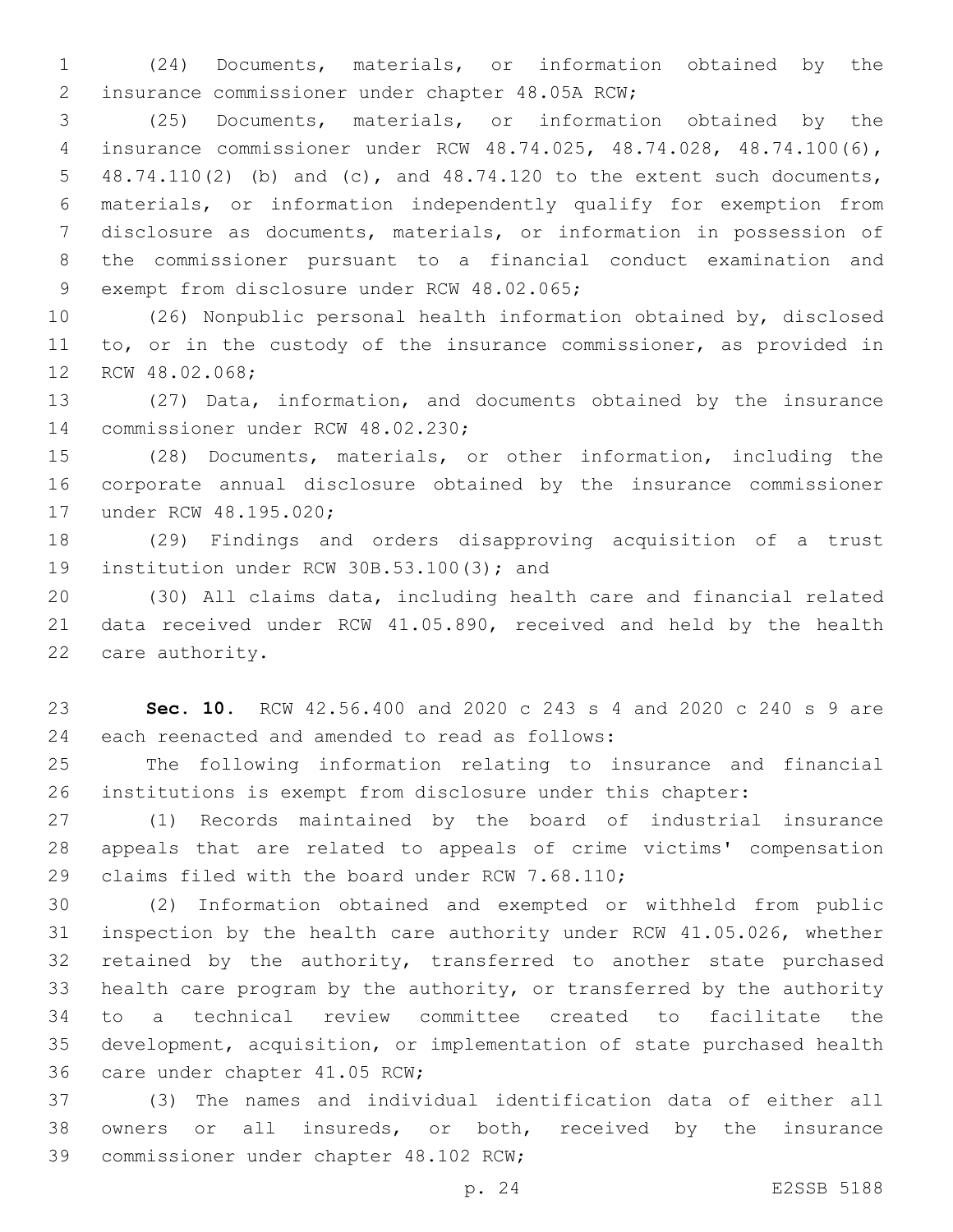(4) Information provided under RCW 48.30A.045 through 48.30A.060; (5) Information provided under RCW 48.05.510 through 48.05.535, 48.43.200 through 48.43.225, 48.44.530 through 48.44.555, and 48.46.600 through 48.46.625;4

 (6) Examination reports and information obtained by the department of financial institutions from banks under RCW 30A.04.075, from savings banks under RCW 32.04.220, from savings and loan associations under RCW 33.04.110, from credit unions under RCW 31.12.565, from chapter 43.--- RCW (the new chapter created in 10 section 15 of this act), from check cashers and sellers under RCW 31.45.030(3), and from securities brokers and investment advisers under RCW 21.20.100, all of which is confidential and privileged 13 information;

 (7) Information provided to the insurance commissioner under RCW  $48.110.040(3)$ ;

 (8) Documents, materials, or information obtained by the insurance commissioner under RCW 48.02.065, all of which are 18 confidential and privileged;

 (9) Documents, materials, or information obtained or provided by the insurance commissioner under RCW 48.31B.015(2) (l) and (m), 48.31B.025, 48.31B.030, 48.31B.035, and 48.31B.036, all of which are 22 confidential and privileged;

 (10) Data filed under RCW 48.140.020, 48.140.030, 48.140.050, and 7.70.140 that, alone or in combination with any other data, may reveal the identity of a claimant, health care provider, health care facility, insuring entity, or self-insurer involved in a particular claim or a collection of claims. For the purposes of this subsection:

(a) "Claimant" has the same meaning as in RCW 48.140.010(2).

 (b) "Health care facility" has the same meaning as in RCW 48.140.010(6).30

 (c) "Health care provider" has the same meaning as in RCW 48.140.010(7).32

 (d) "Insuring entity" has the same meaning as in RCW 48.140.010(8).34

(e) "Self-insurer" has the same meaning as in RCW 48.140.010(11);

 (11) Documents, materials, or information obtained by the 37 insurance commissioner under RCW 48.135.060;

 (12) Documents, materials, or information obtained by the 39 insurance commissioner under RCW 48.37.060;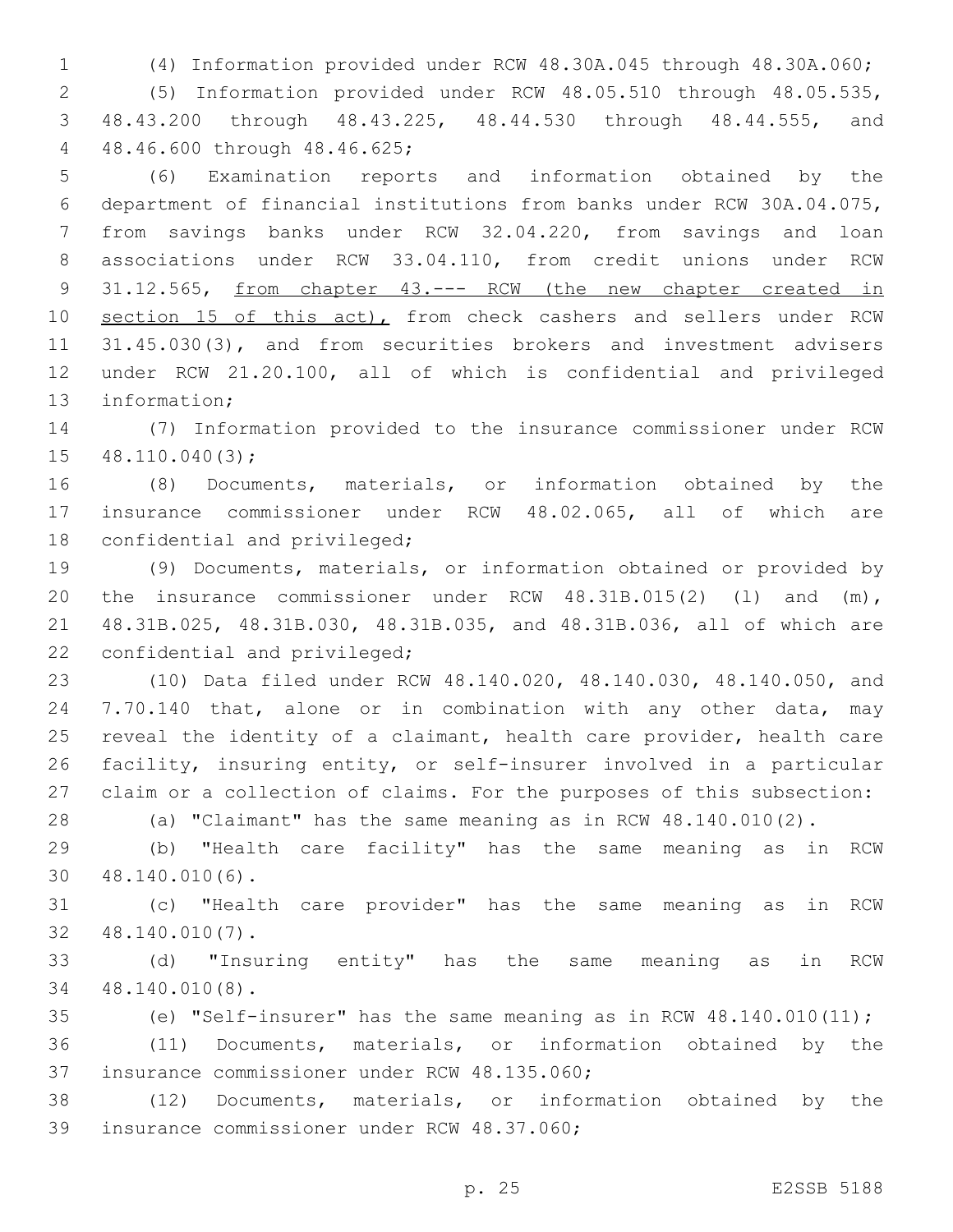(13) Confidential and privileged documents obtained or produced by the insurance commissioner and identified in RCW 48.37.080;

 (14) Documents, materials, or information obtained by the insurance commissioner under RCW 48.37.140;4

 (15) Documents, materials, or information obtained by the 6 insurance commissioner under RCW 48.17.595;

 (16) Documents, materials, or information obtained by the insurance commissioner under RCW 48.102.051(1) and 48.102.140 (3) and 9  $(7)(a)(ii);$ 

 (17) Documents, materials, or information obtained by the insurance commissioner in the commissioner's capacity as receiver under RCW 48.31.025 and 48.99.017, which are records under the jurisdiction and control of the receivership court. The commissioner 14 is not required to search for, log, produce, or otherwise comply with the public records act for any records that the commissioner obtains under chapters 48.31 and 48.99 RCW in the commissioner's capacity as 17 a receiver, except as directed by the receivership court;

 (18) Documents, materials, or information obtained by the 19 insurance commissioner under RCW 48.13.151;

 (19) Data, information, and documents provided by a carrier 21 pursuant to section 1, chapter 172, Laws of 2010;

 (20) Information in a filing of usage-based insurance about the 23 usage-based component of the rate pursuant to RCW 48.19.040(5)(b);

 (21) Data, information, and documents that are submitted to the office of the insurance commissioner by an entity providing health 26 care coverage pursuant to RCW 28A.400.275;

 (22) Data, information, and documents obtained by the insurance 28 commissioner under RCW 48.29.017;

 (23) Information not subject to public inspection or public 30 disclosure under RCW 48.43.730(5);

 (24) Documents, materials, or information obtained by the 32 insurance commissioner under chapter 48.05A RCW;

 (25) Documents, materials, or information obtained by the insurance commissioner under RCW 48.74.025, 48.74.028, 48.74.100(6), 48.74.110(2) (b) and (c), and 48.74.120 to the extent such documents, materials, or information independently qualify for exemption from disclosure as documents, materials, or information in possession of the commissioner pursuant to a financial conduct examination and 39 exempt from disclosure under RCW 48.02.065;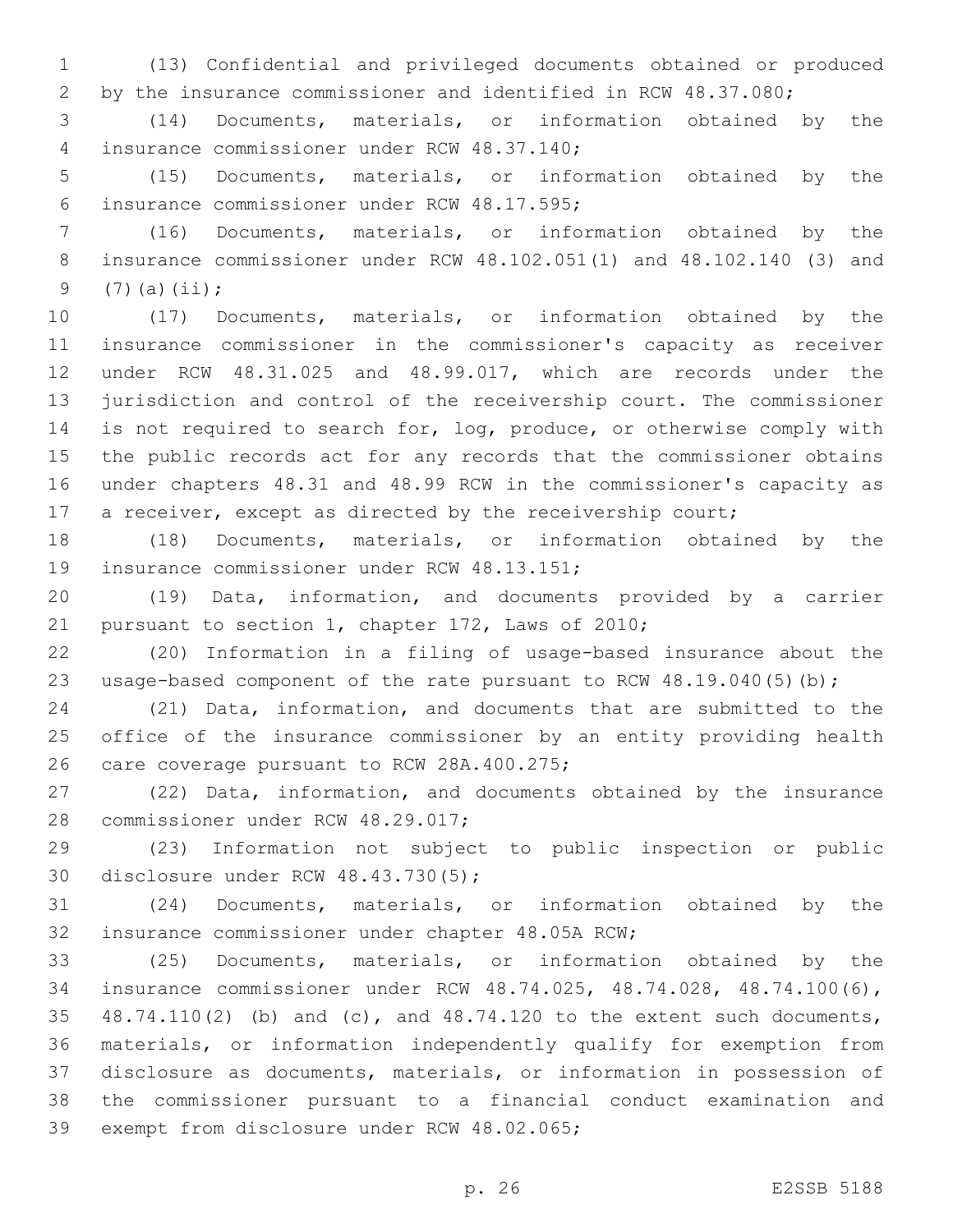(26) Nonpublic personal health information obtained by, disclosed to, or in the custody of the insurance commissioner, as provided in 3 RCW 48.02.068;

 (27) Data, information, and documents obtained by the insurance 5 commissioner under RCW 48.02.230;

 (28) Documents, materials, or other information, including the corporate annual disclosure obtained by the insurance commissioner 8 under RCW 48.195.020;

 (29) Findings and orders disapproving acquisition of a trust 10 institution under RCW 30B.53.100(3);

 (30) All claims data, including health care and financial related data received under RCW 41.05.890, received and held by the health 13 care authority; and

 (31) Contracts not subject to public disclosure under RCW 15 48.200.040 and 48.43.731.

 **Sec. 11.** RCW 43.10.067 and 1997 c 41 s 9 are each amended to 17 read as follows:

 No officer, director, administrative agency, board, or commission 19 of the state, other than the attorney general, shall employ, appoint 20 or retain in employment any attorney for any administrative body, department, commission, agency, or tribunal or any other person to act as attorney in any legal or quasi legal capacity in the exercise of any of the powers or performance of any of the duties specified by law to be performed by the attorney general, except where it is provided by law to be the duty of the judge of any court or the prosecuting attorney of any county to employ or appoint such persons: PROVIDED, That RCW 43.10.040, and 43.10.065 through 43.10.080 shall not apply to the administration of the commission on judicial conduct, the state law library, the law school of the state university, the administration of the state bar act by the Washington 31 State Bar Association,  $((\theta \cdot \hat{r}))$  the representation of an estate administered by the director of the department of revenue or the 33 director's designee pursuant to chapter 11.28 RCW, or the state public financial cooperative to the extent provided in section 4(22) 35 of this act.

 The authority granted by chapter 1.08 RCW, RCW 44.28.065, and 37 47.01.061 shall not be affected hereby.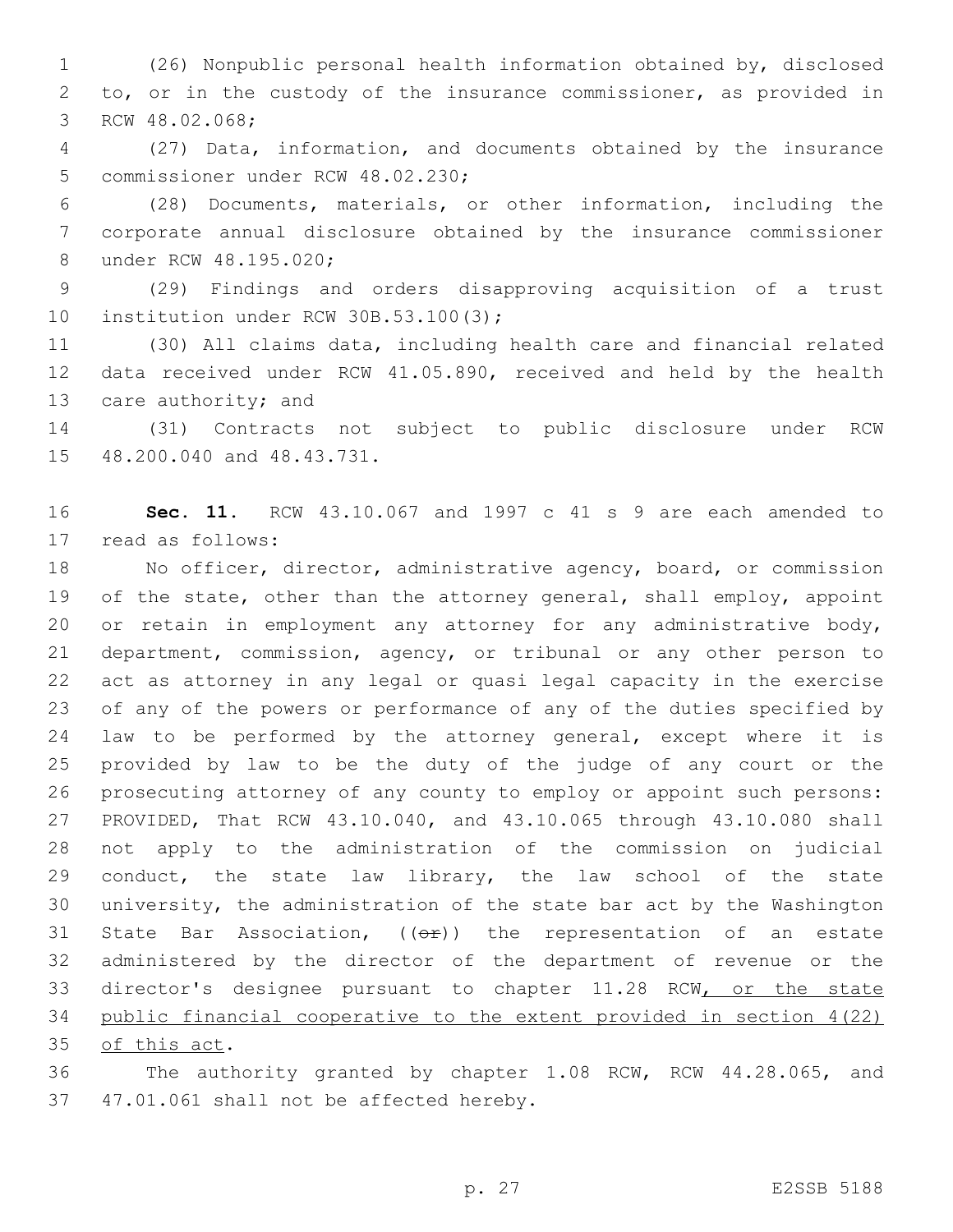**Sec. 12.** RCW 43.84.080 and 2016 c 152 s 18 are each amended to 2 read as follows:

 Wherever there is in any fund or in cash balances in the state treasury more than sufficient to meet the current expenditures properly payable therefrom, the state treasurer may invest or reinvest such portion of such funds or balances as the state 7 treasurer deems expedient in the following:

 (1) Certificates, notes, or bonds of the United States, or other obligations of the United States or its agencies, or of any corporation wholly owned by the government of the United States or United States dollar denominated bonds, notes, or other obligations that are issued or guaranteed by supranational institutions, provided that, at the time of investment, the institution has the United 14 States government as its largest shareholder;

 (2) In state, county, municipal, or school district bonds, notes, or in warrants of taxing districts of the state. Such bonds and warrants shall be only those found to be within the limit of indebtedness prescribed by law for the taxing district issuing them and to be general obligations. The state treasurer may purchase such bonds or warrants directly from the taxing district or in the open 21 market at such prices and upon such terms as it may determine, and may sell them at such times as it deems advisable;

 (3) In federal home loan bank notes and bonds, federal land bank bonds and federal national mortgage association notes, debentures and guaranteed certificates of participation, or the obligations of any other government sponsored corporation whose obligations are or may become eligible as collateral for advances to member banks as 28 determined by the board of governors of the federal reserve system;

(4) Bankers' acceptances purchased on the secondary market;

 (5) Commercial paper purchased on the secondary market, provided that the state treasurer adheres to the investment policies and 32 procedures adopted by the state investment board;

 (6) General obligation bonds of any state and general obligation bonds of local governments of other states, which bonds have at the time of investment one of the three highest credit ratings of a 36 nationally recognized rating agency; ((and))

 (7) Corporate notes purchased on the secondary market, provided that the state treasurer adheres to the investment policies and 39 procedures adopted by the state investment board; and